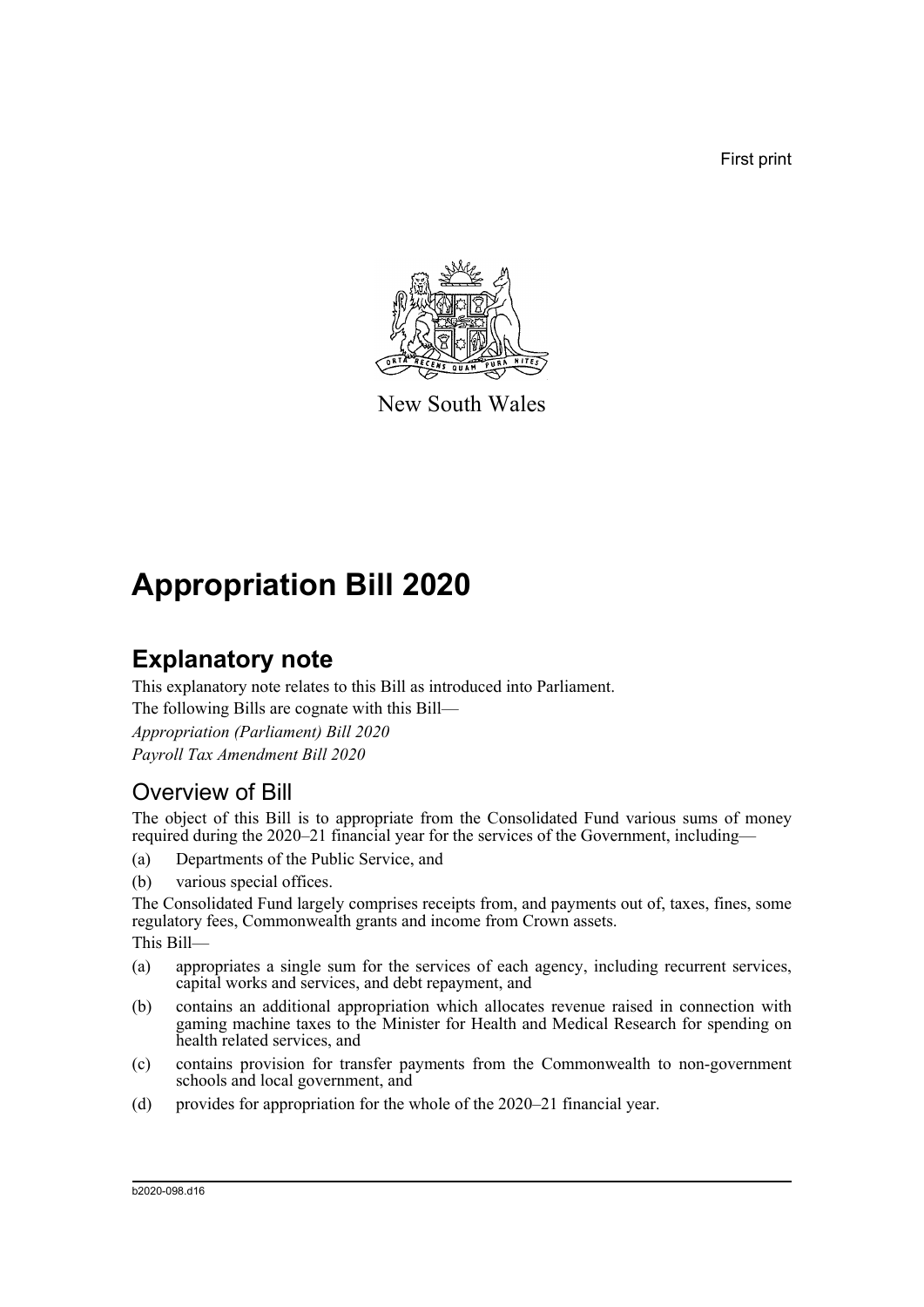## Outline of provisions

## **Part 1 Preliminary**

**Clause 1** sets out the name (also called the short title) of the proposed Act.

**Clause 2** provides for the commencement of the proposed Act.

**Clause 3** defines terms used in the proposed Act.

### **Part 2 Appropriations—Departments**

Part 2 (**clauses 4–19**) provides for appropriations to specified Ministers for the services of the departments and other matters within the administration of the Ministers for the financial year of  $20\overline{20} - 21$ .

## **Part 3 Additional appropriation for health related services**

Part 3 (**clause 20**) makes an additional appropriation to the Minister for Health and Medical Research, being part of the revenue raised from gaming machine taxes.

## **Part 4 Appropriation—Special Offices**

Part 4 (**clauses 21–29**) provides for the appropriations for the services of the specified offices for the financial year of 2020–21.

### **Part 5 Commonwealth transfer payments**

Part 5 (**clause 30**) provides for transfer payments from the Commonwealth to non-government schools and local government.

## **Part 6 Variations to authorised payments**

Part 6 (**clauses 31–37**) provides for variations to authorised payments to be made in certain circumstances.

**Clause 31** provides that payment of an amount that is more than the sum appropriated under the proposed Act or the *Appropriation (Parliament) Act 2020* is not authorised except in accordance with the proposed Part or Part 4 of the *Government Sector Finance Act 2018*.

**Clause 32** enables the Treasurer to authorise payment for a purpose, that is more than the sum appropriated for the purpose, if the Treasurer is of the opinion that the exigencies of government require the payment or the sum appropriated for the purpose is insufficient to enable the purpose to be effectively and efficiently carried out. However, an equivalent sum must not be paid out for another purpose.

**Clause 33** enables the Treasurer to authorise payment for a purpose, in excess of the sum appropriated for the purpose, if the Treasurer is of the opinion that the additional sum is reasonably necessary because of a State contingency. However, an equivalent sum must not be paid out from the sum appropriated to the Treasurer by the proposed Act for the purpose of State contingencies.

**Clause 34** enables the Treasurer to authorise payment for a purpose, in excess of the sum appropriated for the purpose, if the Treasurer is of the opinion that the additional sum is reasonably necessary because of an expense related to the COVID-19 pandemic or inflation. However, an equivalent sum must not be paid out from the sum appropriated to the Treasurer by the proposed Act for the purposes of expenditure related to the  $\overrightarrow{COVD}$ -19 pandemic or inflation.

**Clause 35** requires the Treasurer to not authorise the payment of a sum under the proposed Part to increase the amount of any salary or wage fixed by law.

**Clause 36** provides the proposed Part does not apply to sums appropriated by another Act.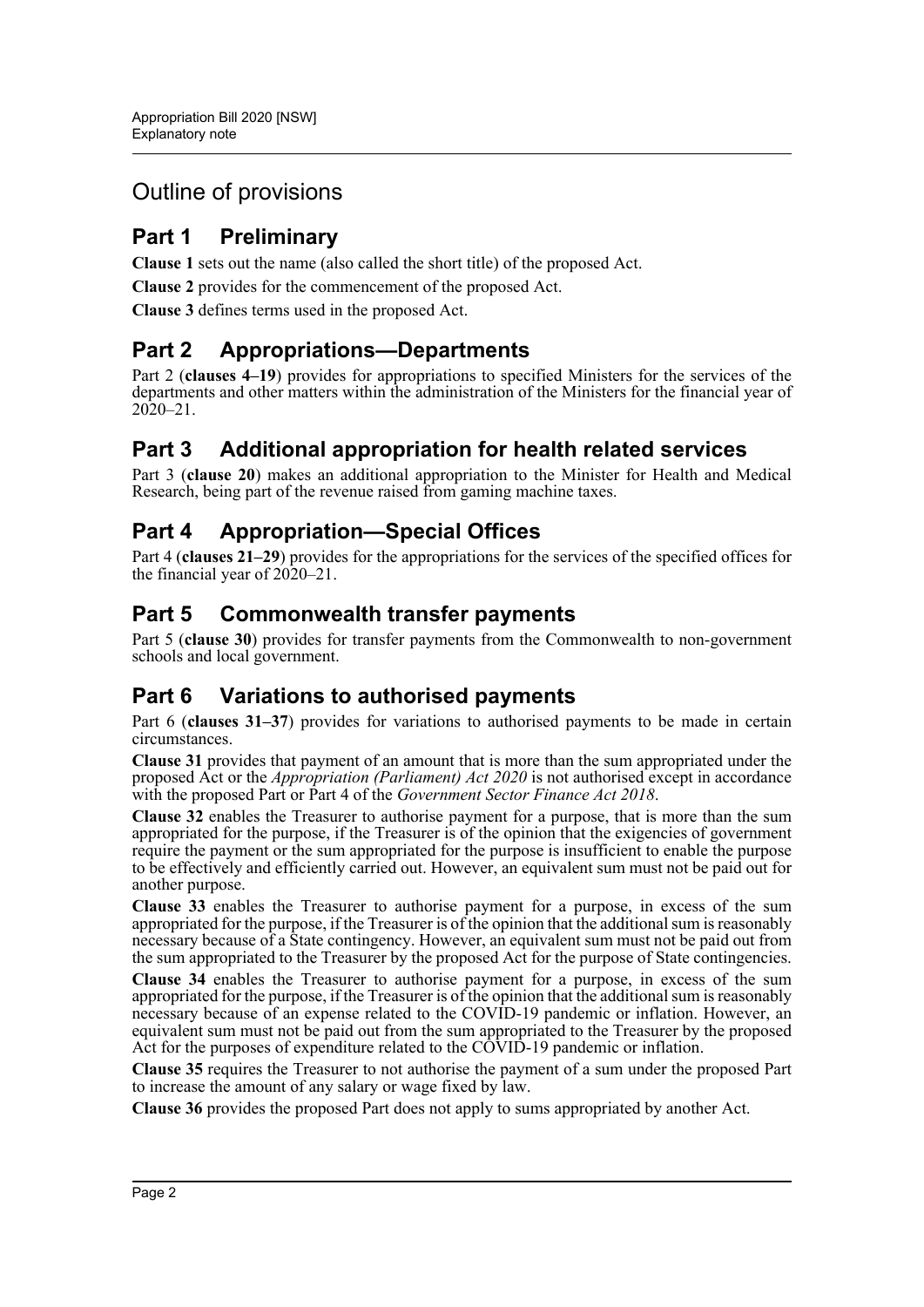**Clause 37** requires the Treasurer to inform the Auditor-General of every authorisation given under the proposed Part.

## **Part 7 General**

Part 7 (**clauses 38–41**) provides for general matters related to the appropriations set out in the proposed Act.

**Clause 38** allows the Treasurer to appoint a person to exercise the Treasurer's functions under proposed Part 6.

**Clause 39** allows a Minister to appoint an accountable authority to identify any surplus to enable the Treasurer to authorise it to be paid for another purpose under proposed Part 6 if the sum appropriated for that other purpose is insufficient.

**Clause 40** makes it clear that budget related information in the notes included in the proposed Appropriation Acts and in Budget Papers does not form part of those Acts and does not affect the application of any amount appropriated by those Acts.

**Clause 41** deems certain payments made from the Consolidated Fund on or after 1 July 2020 pending the enactment of the proposed Act to be made out of the sums appropriated by the proposed Act.

## **Part 8 Budget variations for the year 2019–20**

Part 7 (**clauses 42 and 43**) provides for budget variations for the 2019–20 financial year.

**Clause 42** appropriates amounts for the exigencies of Government in accordance with section 4.13 of the *Government Sector Finance Act 2018*, as set out in **Schedule 1** to the proposed Act.

**Clause 43** provides that the appropriation made by the proposed Part is to be construed as part of the annual Appropriation Act for the 2019–20 financial year. It also validates the following occurring before the date of assent to the proposed Act—

- (a) payment out of the Consolidated Fund of the sum appropriated,
- (b) approval of expenditure of the sum appropriated,
- (c) expenditure of the sum appropriated.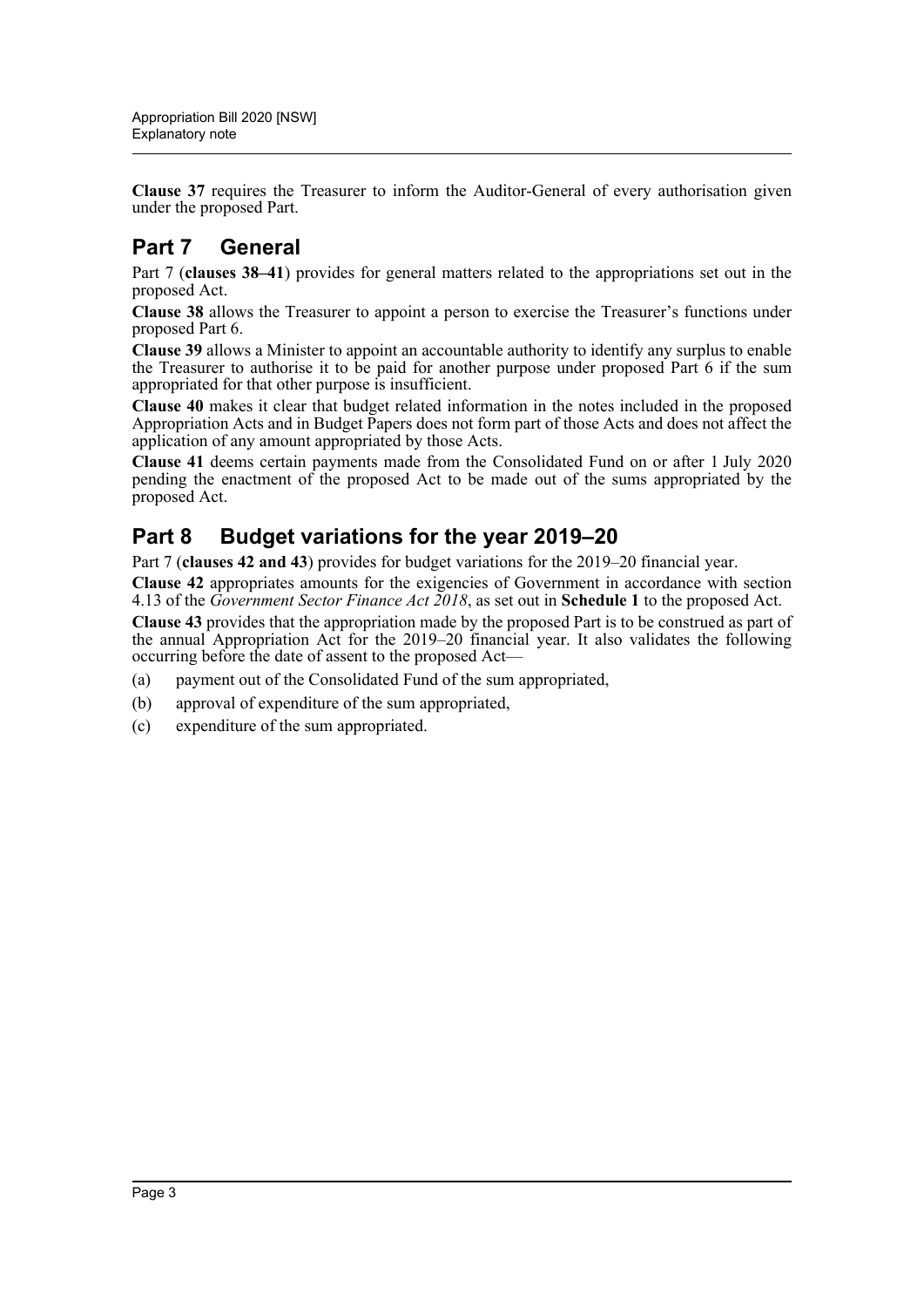First print



New South Wales

# **Appropriation Bill 2020**

# **Contents**

|        |                                                                                                                         | Page        |
|--------|-------------------------------------------------------------------------------------------------------------------------|-------------|
| Part 1 | <b>Preliminary</b>                                                                                                      |             |
|        | Name of Act<br>1<br>$\overline{2}$<br>Commencement<br>3<br>Definitions                                                  | 5<br>5<br>5 |
| Part 2 | <b>Appropriations-Departments</b>                                                                                       |             |
|        | <b>Customer Service</b><br>Division 1                                                                                   |             |
|        | Department of Customer Service<br>4<br><b>Digital Restart Fund</b><br>5<br><b>Rental Bond Interest Account</b><br>6     | 6<br>6<br>6 |
|        | <b>Education</b><br><b>Division 2</b>                                                                                   |             |
|        | Department of Education<br>7                                                                                            | 6           |
|        | <b>Division 3</b><br><b>Health</b><br>8<br>Ministry of Health                                                           | 7           |
|        | <b>Division 4</b><br><b>Planning, Industry and Environment</b><br>9<br>Department of Planning, Industry and Environment | 7           |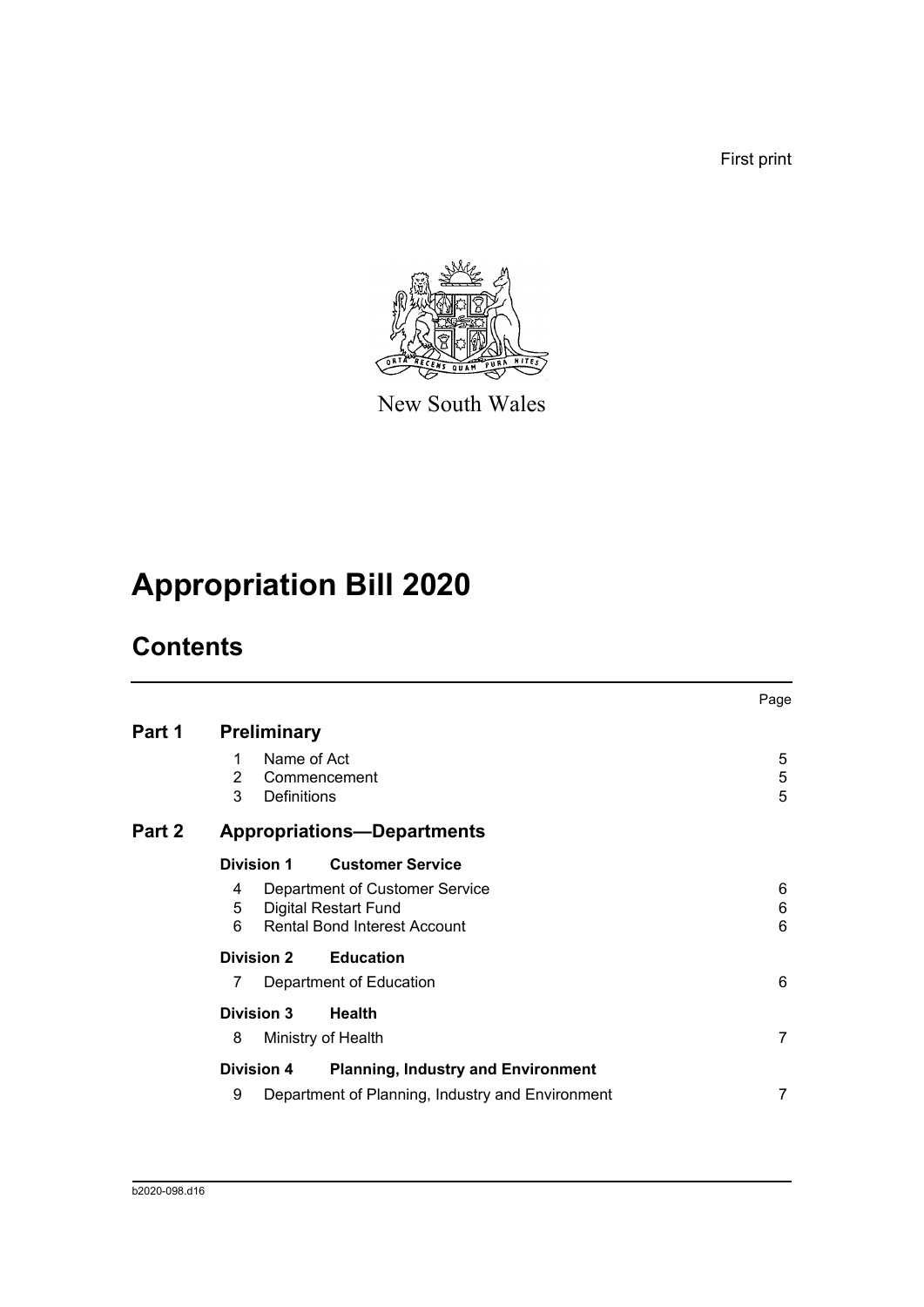|        |                   |              |                                                                                                                    | Page            |
|--------|-------------------|--------------|--------------------------------------------------------------------------------------------------------------------|-----------------|
|        |                   |              |                                                                                                                    |                 |
|        | <b>Division 5</b> |              | <b>Premier and Cabinet</b>                                                                                         |                 |
|        | 10                |              | Department of Premier and Cabinet                                                                                  | 8               |
|        | Division 6        |              | <b>Regional NSW</b>                                                                                                |                 |
|        | 11                |              | <b>Regional NSW</b>                                                                                                | 8               |
|        | <b>Division 7</b> |              | <b>Stronger Communities</b>                                                                                        |                 |
|        | 12                |              | Department of Communities and Justice                                                                              | 9               |
|        | Division 8        |              | <b>Transport</b>                                                                                                   |                 |
|        | 13                |              | <b>Transport for NSW</b>                                                                                           | 9               |
|        | <b>Division 9</b> |              | <b>Treasury</b>                                                                                                    |                 |
|        | 14                | The Treasury |                                                                                                                    | 10              |
|        | 15                |              | <b>Crown Finance Entity</b>                                                                                        | 10              |
|        | 16                |              | Appropriation to Treasurer for NSW Generations Fund                                                                | 11              |
|        | 17                |              | Appropriation to Treasurer for Snowy Hydro Legacy Fund                                                             | 11              |
|        | 18                |              | Appropriation to Treasurer for State contingencies                                                                 | 11              |
|        | 19                | inflation    | Special appropriation to Treasurer for COVID-19 related expenses and                                               | 11              |
| Part 3 |                   |              | Additional appropriation for health related services                                                               |                 |
|        | 20                |              | Special appropriation to Minister for Health and Medical Research-<br>additional revenue from gaming machine taxes | 12 <sup>°</sup> |
| Part 4 |                   |              | <b>Appropriations-Special Offices</b>                                                                              |                 |
|        | 21                |              | Independent Pricing and Regulatory Tribunal                                                                        | 13              |
|        | 22                |              | <b>Judicial Commission of New South Wales</b>                                                                      | 13              |
|        | 23                |              | Office of the Children's Guardian                                                                                  | 13              |
|        | 24                |              | Office of the Director of Public Prosecutions                                                                      | 13              |
|        | 25                |              | <b>Independent Commission Against Corruption</b>                                                                   | 14              |
|        | 26                |              | Law Enforcement Conduct Commission                                                                                 | 14              |
|        | 27                |              | New South Wales Electoral Commission                                                                               | 14              |
|        | 28                |              | Ombudsman's Office                                                                                                 | 14              |
|        | 29                |              | <b>Public Service Commission</b>                                                                                   | 15              |
| Part 5 |                   |              | <b>Commonwealth transfer payments</b>                                                                              |                 |
|        | 30                |              | Appropriation for Commonwealth transfer payments                                                                   | 16              |
| Part 6 |                   |              | Variations to authorised payments                                                                                  |                 |
|        | 31                |              | Payments not to be in excess of sums specified                                                                     | 17              |
|        | 32                |              | Variations-exigencies of government and appropriations insufficient for                                            |                 |
|        |                   | purpose      |                                                                                                                    | 17              |
|        | 33                |              | Variations-State contingencies                                                                                     | 17              |
|        | 34                |              | Variations-COVID-19 pandemic and inflation                                                                         | 17              |
|        | 35                |              | Treasurer must not increase fixed salary or wages                                                                  | 18              |
|        | 36                |              | Part does not apply to sums appropriated by another Act                                                            | 18              |
|        | 37                |              | Treasurer is to inform Auditor-General of authorisations                                                           | 18              |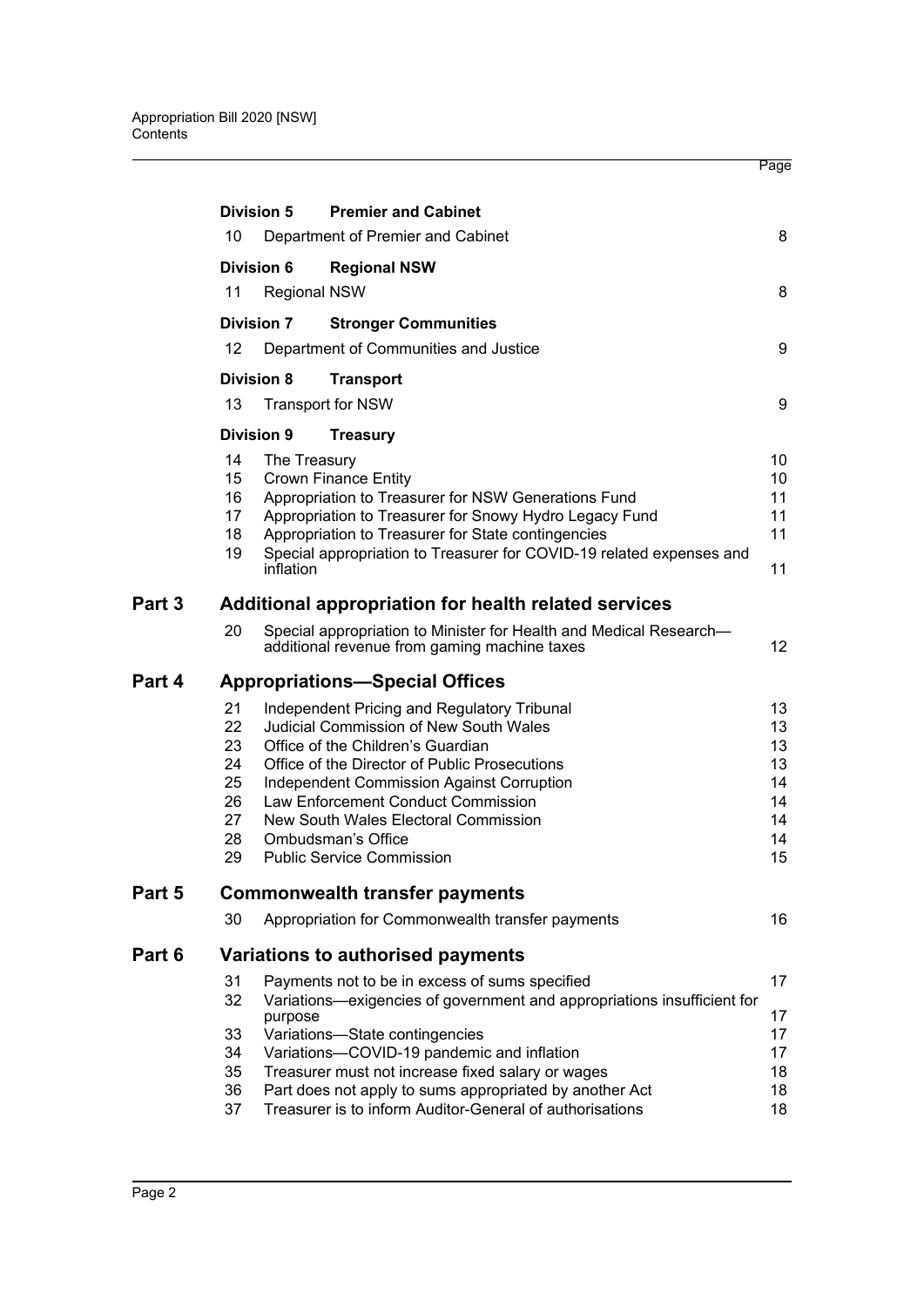#### **[Part 7 General](#page-21-0)**

**Part 8** 

| 38 | Appointment of person to carry out functions of Treasurer under Part                     | 19 |
|----|------------------------------------------------------------------------------------------|----|
| 39 | Appointment of accountable authority to identify surplus                                 | 19 |
| 40 | Budget related information                                                               | 19 |
| 41 | Payments authorised on lapse of appropriation                                            | 19 |
|    | Budget variations for the year 2019–20                                                   |    |
| 42 | Payments made during 2019–20 under section 4.13 of Government<br>Sector Einance Act 2018 | חר |

| Schedule 1 | Payments during 2019–20                                      | 21 |
|------------|--------------------------------------------------------------|----|
|            | Operation of budget variations and validation of expenditure | 20 |
|            | Sector Finance Act 2018                                      | 20 |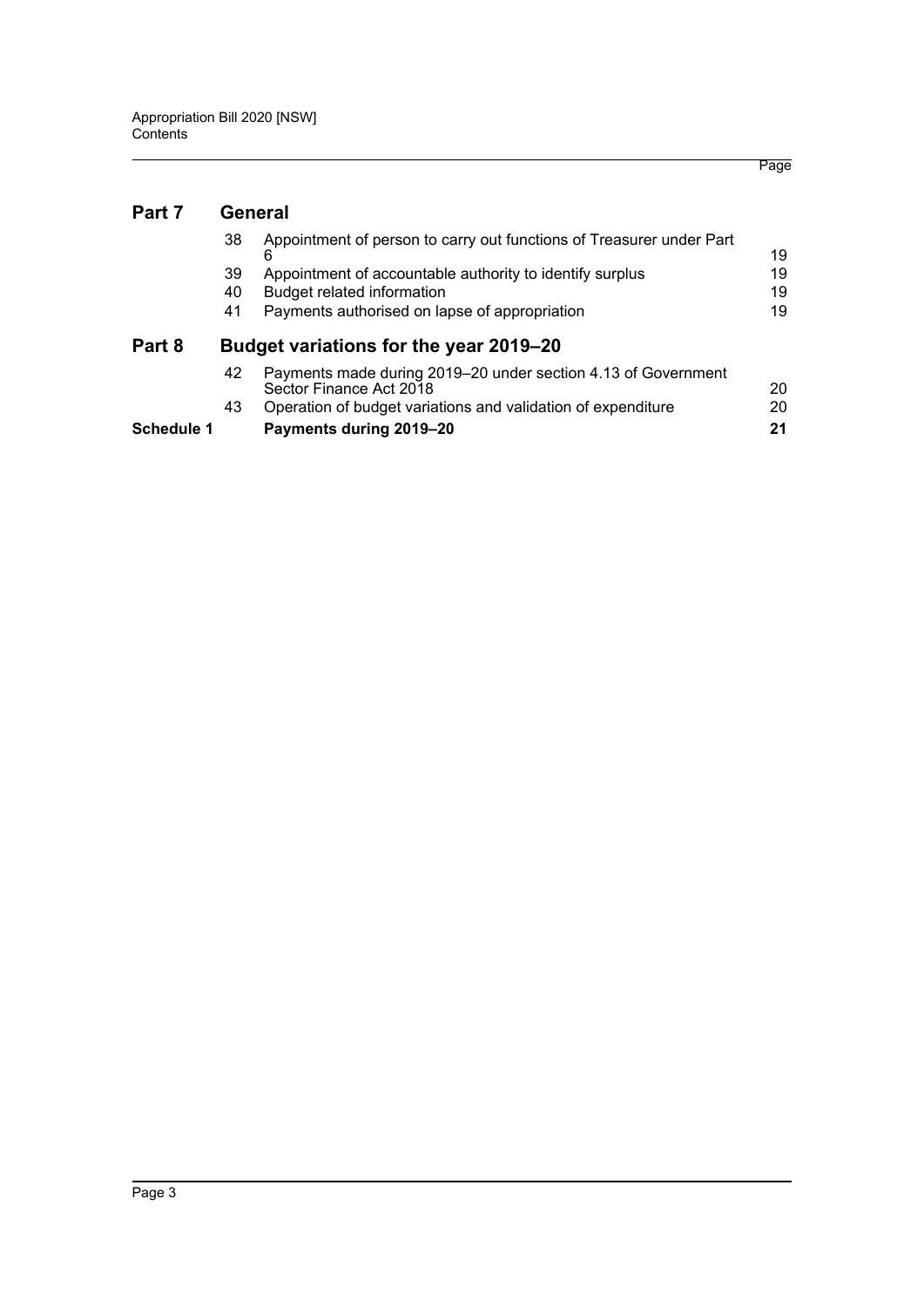

New South Wales

# **Appropriation Bill 2020**

No , 2020

#### **A Bill for**

An Act to appropriate out of the Consolidated Fund sums for the services of the Government for the year 2020–21 and to make an additional appropriation to give effect to budget variations for the year 2019–20.

See also the *Appropriation (Parliament) Bill 2020* and the *Payroll Tax Amendment Bill 2020*.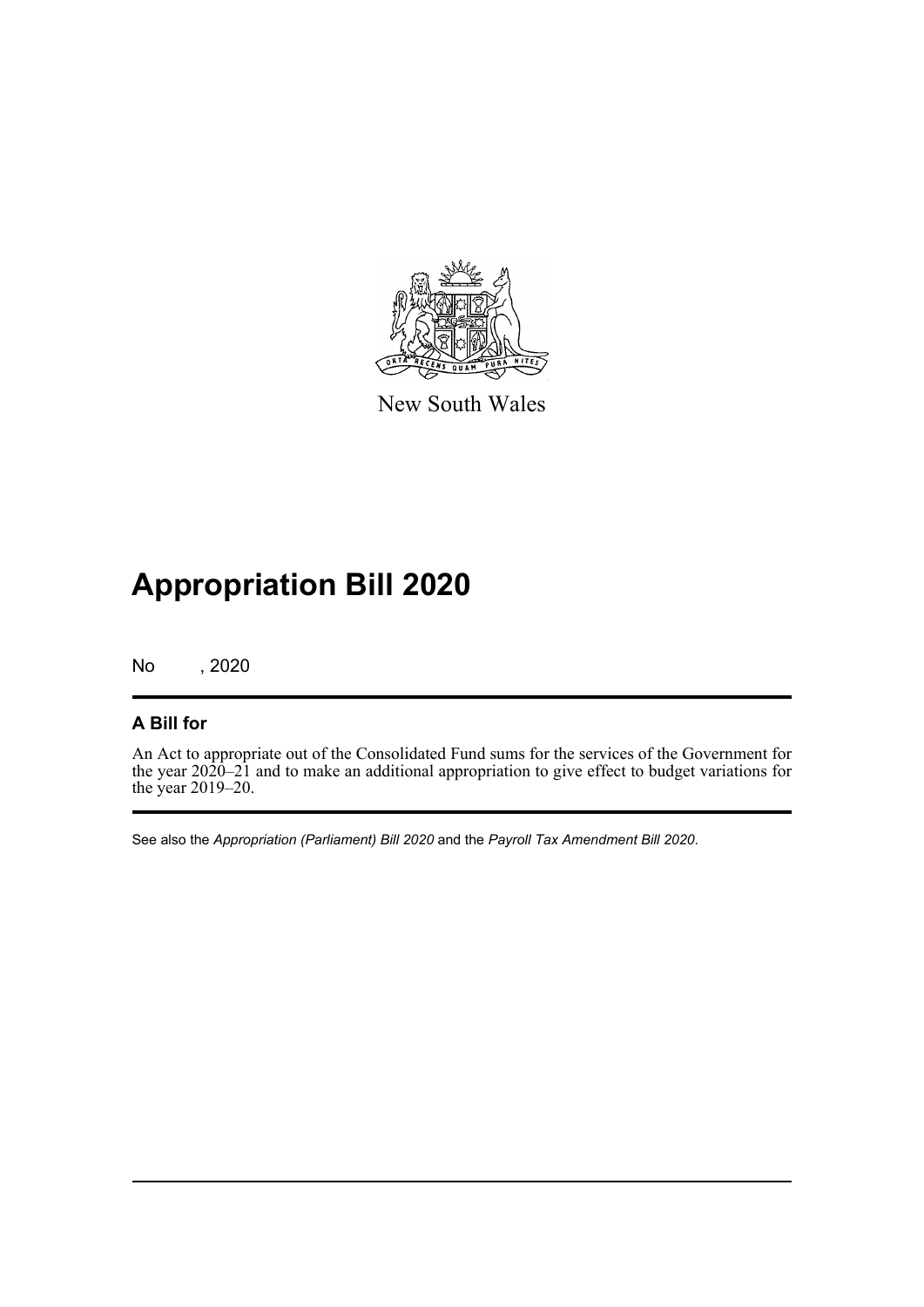<span id="page-7-3"></span><span id="page-7-2"></span><span id="page-7-1"></span><span id="page-7-0"></span>

|              | The Legislature of New South Wales enacts-               | 1              |
|--------------|----------------------------------------------------------|----------------|
|              | Part 1<br><b>Preliminary</b>                             | $\overline{c}$ |
| 1            | <b>Name of Act</b>                                       | 3              |
|              | This Act is the <i>Appropriation Act 2020</i> .          | 4              |
| $\mathbf{2}$ | <b>Commencement</b>                                      | 5              |
|              | This Act commences on the date of assent to this Act.    | 6              |
| 3            | <b>Definitions</b>                                       | $\overline{7}$ |
|              | In this $Act$ —                                          | 8              |
|              | services includes the following—                         | 9              |
|              | recurrent services,<br>(a)                               | 10             |
|              | capital works and services,<br>(b)                       | 11             |
|              | repayment of debt.<br>(c)                                | 12             |
|              | 2019–20 means the year from 1 July 2019 to 30 June 2020. | 13             |
|              | 2020–21 means the year from 1 July 2020 to 30 June 2021. | 14             |
|              |                                                          |                |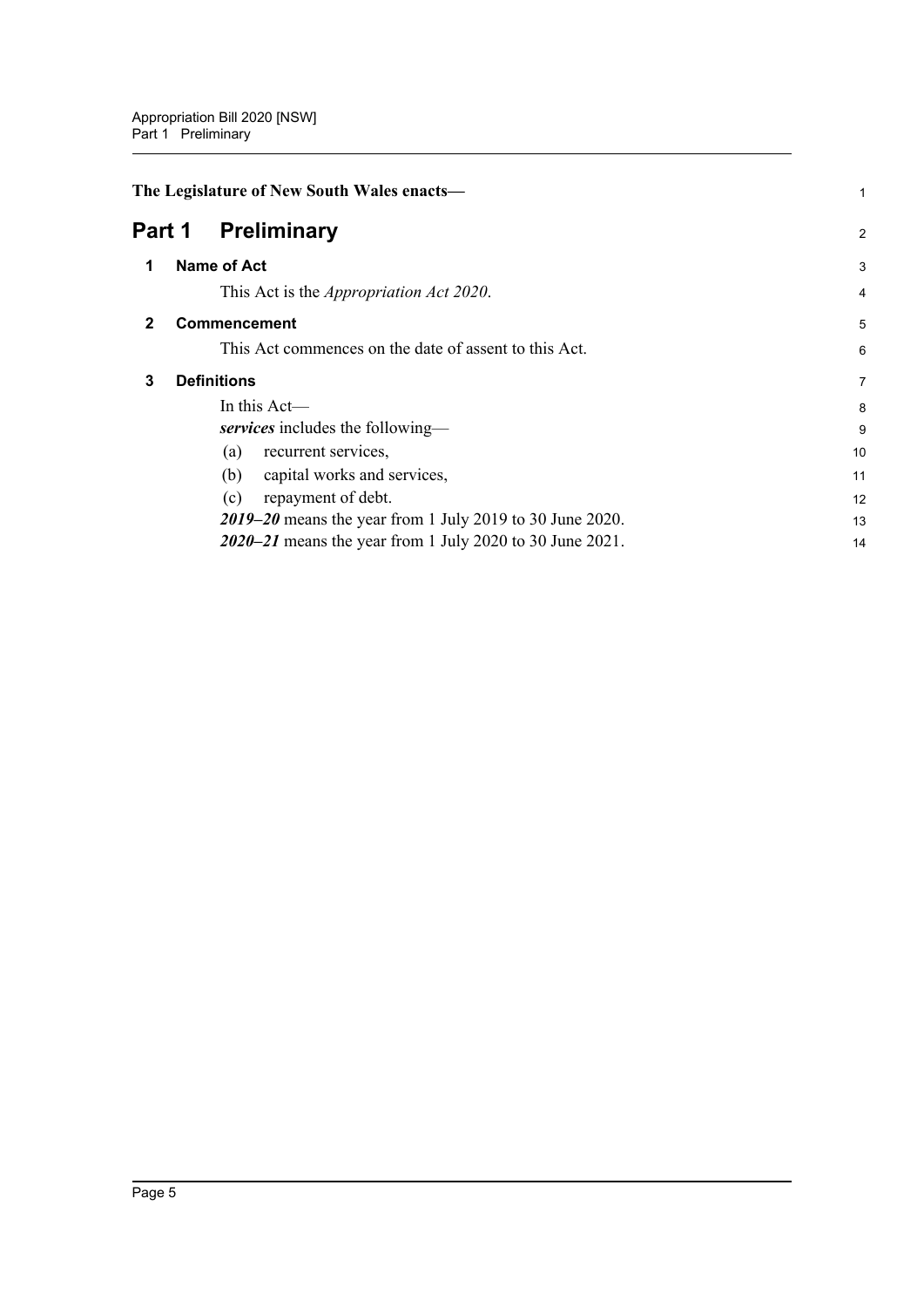### <span id="page-8-0"></span>**Part 2 Appropriations—Departments**

**Note.** The total amount appropriated out of the Consolidated Fund for services for the year 2020–21 in accordance with this Part is \$103,213,970,000.

#### <span id="page-8-2"></span><span id="page-8-1"></span>**Division 1 Customer Service**

#### **4 Department of Customer Service**

This Act appropriates the sum of \$1,426,426,000 to the Minister for Customer Service out of the Consolidated Fund for the services of the Department of Customer Service for the year 2020–21.

**Note.** The appropriation will fund services, disaggregated across State outcomes as follows—

|    |                                                                | <b>Expenses</b><br>\$,000 | Capital<br>expenditure<br>\$,000 |
|----|----------------------------------------------------------------|---------------------------|----------------------------------|
| 01 | Fair, secure and efficient<br>markets                          | 828,474                   | 56,012                           |
| 02 | Excellence in customer<br>service                              | 647,196                   | 108,579                          |
| 03 | Digital leadership and<br>innovation in government<br>services | 544,742                   | 31,567                           |
| 04 | Cluster grants and others                                      | 763,486                   |                                  |

#### <span id="page-8-3"></span>**5 Digital Restart Fund**

This Act appropriates the sum of \$413,000,000 to the Minister for Customer Service out of the Consolidated Fund for payment into the Digital Restart Fund established under the *Digital Restart Fund Act 2020*.

#### <span id="page-8-4"></span>**6 Rental Bond Interest Account**

This Act appropriates the sum of \$62,038,000 to the Minister for Customer Service out of the Consolidated Fund for payment into the Rental Bond Interest Account established under the *Residential Tenancies Act 2010*.

#### <span id="page-8-6"></span><span id="page-8-5"></span>**Division 2 Education**

#### **7 Department of Education**

This Act appropriates the sum of \$20,025,812,000 to the Minister for Education and Early Childhood Learning out of the Consolidated Fund for the services of the Department of Education for the year 2020–21.

**Note.** The appropriation will fund services, disaggregated across State outcomes as follows—

|    |                                        | <b>Expenses</b><br>\$,000 | Capital<br>expenditure<br>\$,000 |
|----|----------------------------------------|---------------------------|----------------------------------|
| 01 | Educational foundations<br>for success | 16.498.232                | 2,472,344                        |
| 02 | Skilled and employable<br>workforce    | 2,423,187                 | 16,886                           |

10 11

1  $\overline{2}$ 3

4

13 14

15 16 17

18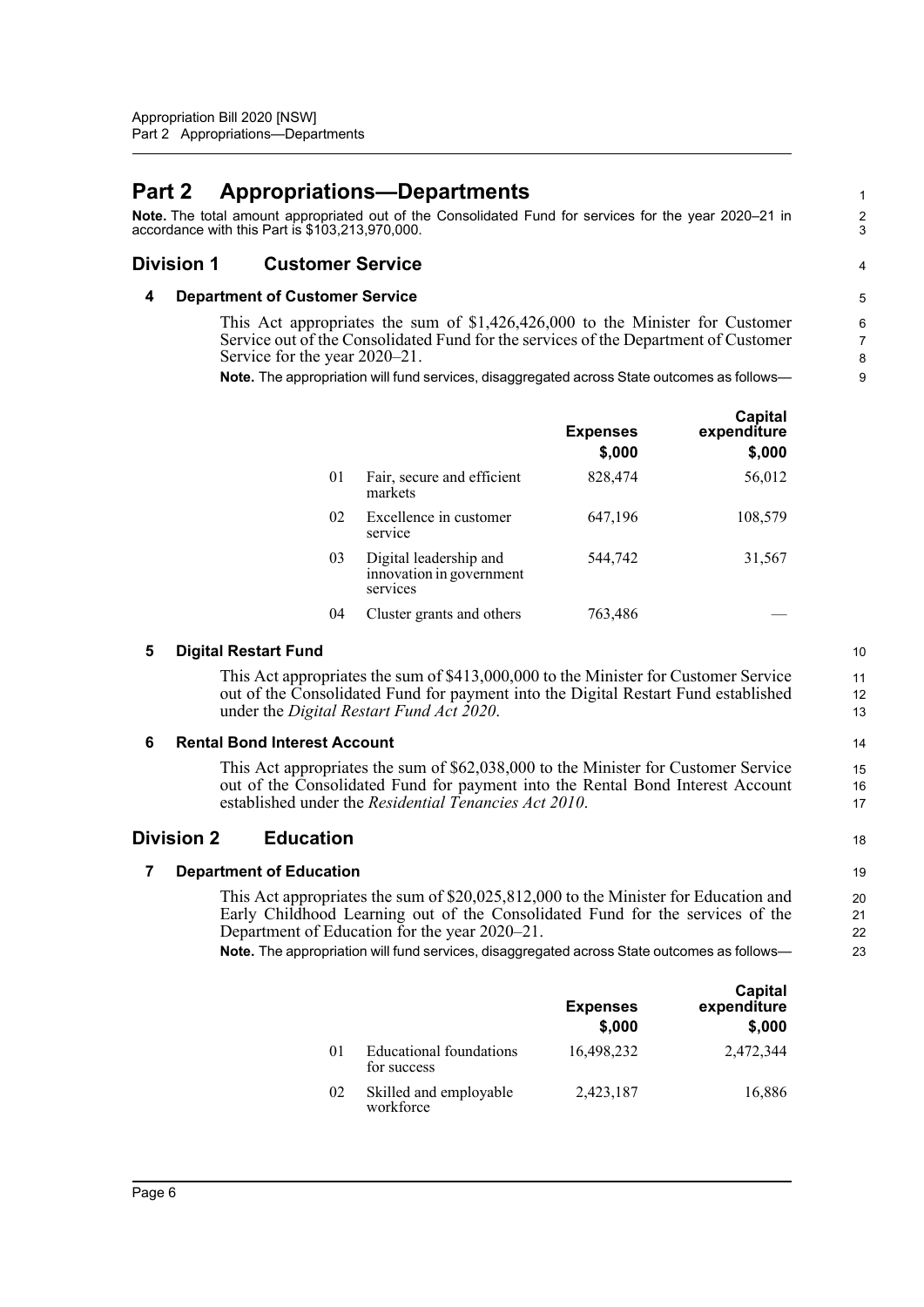|    |                                          | <b>Expenses</b><br>\$,000 | Capital<br>expenditure<br>\$,000 |
|----|------------------------------------------|---------------------------|----------------------------------|
| 03 | Best start in life for young<br>children | 667,845                   |                                  |
| 04 | Cluster grants and others                | 58,778                    |                                  |

#### <span id="page-9-1"></span><span id="page-9-0"></span>**Division 3 Health**

#### **8 Ministry of Health**

This Act appropriates the sum of \$15,296,171,000 to the Minister for Health and Medical Research out of the Consolidated Fund for the services of the Ministry of Health for the year 2020–21.

**Note.** The appropriations under this section and Part 3 will fund services, disaggregated across State outcomes as follows-

|    |                                                                                                                   | <b>Expenses</b><br>\$,000 | Capital<br>expenditure<br>\$,000 |
|----|-------------------------------------------------------------------------------------------------------------------|---------------------------|----------------------------------|
| 01 | People receive high<br>quality, safe care in our<br>hospitals                                                     | 14,211,216                | 1,942,929                        |
| 02 | People can access care<br>out of hospital settings to<br>manage their health and<br>wellbeing                     | 6,410,651                 | 471,434                          |
| 03 | People receive timely<br>emergency care                                                                           | 3,461,193                 | 408,093                          |
| 04 | Keeping people healthy<br>through prevention and<br>health promotion                                              | 1,281,621                 | 20,019                           |
| 05 | Our people and systems<br>are continuously<br>improving to deliver the<br>best health outcomes and<br>experiences | 1,032,743                 | 15,974                           |
| 06 | Cluster grants                                                                                                    | 27,645                    |                                  |

#### <span id="page-9-3"></span><span id="page-9-2"></span>**Division 4 Planning, Industry and Environment**

#### **9 Department of Planning, Industry and Environment**

This Act appropriates the sum of \$3,680,784,000 to the Minister for Planning and Public Spaces out of the Consolidated Fund for the services of the Department of Planning, Industry and Environment for the year 2020–21. **Note.** The appropriation will fund services, disaggregated across State outcomes as follows— 10 11 12 13

7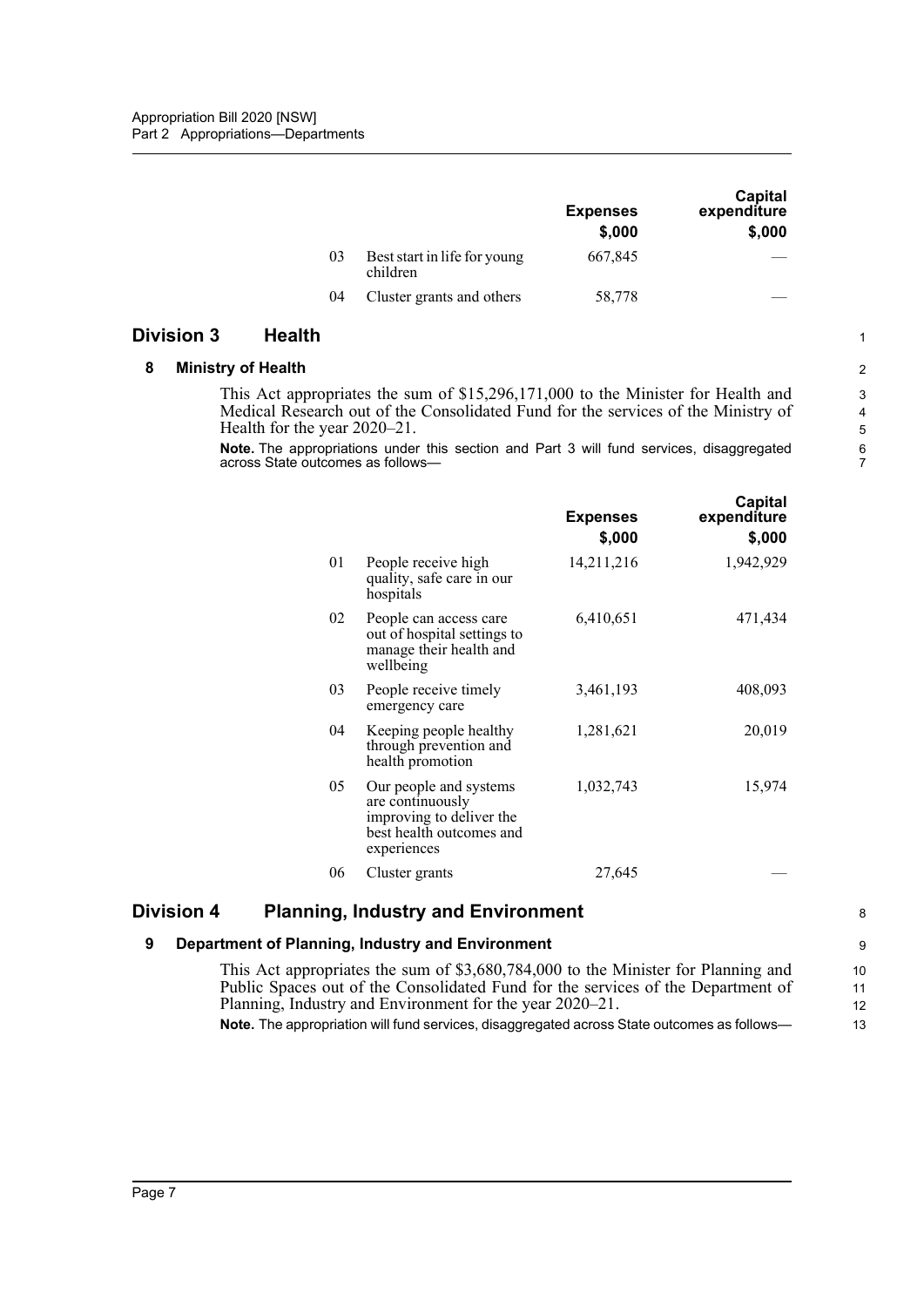|    |                                                                                            | <b>Expenses</b><br>\$,000 | Capital<br>expenditure<br>\$,000 |
|----|--------------------------------------------------------------------------------------------|---------------------------|----------------------------------|
| 01 | Connecting communities<br>to resilient and<br>sustainable energy and<br>local environments | 1,807,175                 | 305,037                          |
| 02 | Create a strong and<br>liveable NSW                                                        | 1,243,850                 | 58,206                           |
| 03 | Maximise community<br>benefit from government<br>land and property                         | 1,103,400                 | 151,815                          |
| 04 | Sustainable, secure and<br>healthy water resources<br>and services                         | 721,727                   | 37,433                           |
| 05 | Cluster grants and others                                                                  | 619,879                   |                                  |

#### <span id="page-10-0"></span>**Division 5 Premier and Cabinet**

#### <span id="page-10-1"></span>**10 Department of Premier and Cabinet**

This Act appropriates the sum of \$3,342,301,000 to the Premier out of the Consolidated Fund for the services of the Department of Premier and Cabinet for the year 2020–21.

**Note.** The appropriation will fund services, disaggregated across State outcomes as follows—

|    |                                             | <b>Expenses</b><br>\$,000 | Capital<br>expenditure<br>\$,000 |
|----|---------------------------------------------|---------------------------|----------------------------------|
| 01 | Excellence in arts, culture<br>and heritage | 603,704                   | 466,515                          |
| 02 | Effective and coordinated<br>government     | 233,355                   | 5,889                            |
| 03 | <b>Empowering Aboriginal</b><br>communities | 60,054                    | 94                               |
| 04 | Accountable and<br>responsible government   | 455                       |                                  |
| 05 | Cluster grants and others                   | 2,288,127                 |                                  |

#### <span id="page-10-2"></span>**Division 6 Regional NSW**

#### <span id="page-10-3"></span>**11 Regional NSW**

This Act appropriates the sum of \$1,420,162,000 to the Deputy Premier, Minister for Regional New South Wales, Industry and Trade out of the Consolidated Fund for the services of Regional NSW for the year 2020–21.

**Note.** The appropriation will fund services, disaggregated across State outcomes as follows—

6

1

8 9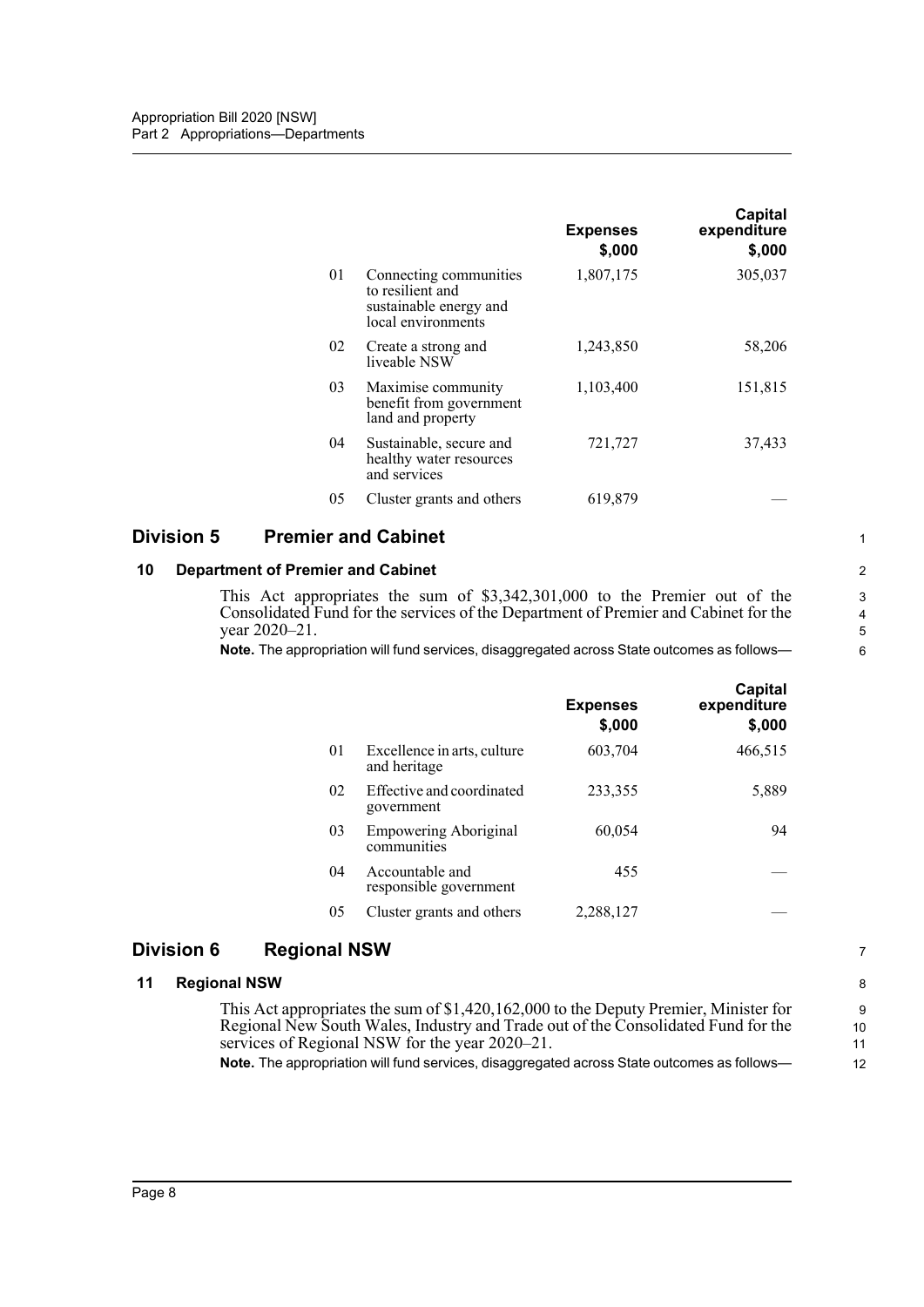|    |                                                                     | <b>Expenses</b><br>\$,000 | Capital<br>expenditure<br>\$,000 |
|----|---------------------------------------------------------------------|---------------------------|----------------------------------|
| 01 | Stronger and cohesive<br>regional communities and<br>economies      | 1,273,338                 | 130,399                          |
| 02 | Stronger primary<br>industries                                      | 410,586                   | 61,051                           |
| 03 | Mineral and petroleum<br>industries generating<br>prosperity safely | 106,401                   | 1,067                            |
| 04 | Cluster grants and others                                           | 392.394                   |                                  |

#### <span id="page-11-0"></span>**Division 7 Stronger Communities**

#### <span id="page-11-1"></span>**12 Department of Communities and Justice**

This Act appropriates the sum of \$16,671,184,000 to the Attorney General, and Minister for the Prevention of Domestic Violence out of the Consolidated Fund for the services of the Department of Communities and Justice for the year 2020–21. **Note.** The appropriation will fund services, disaggregated across State outcomes as follows—

|    |                                                    | <b>Expenses</b><br>\$,000 | Capital<br>expenditure<br>\$,000 |
|----|----------------------------------------------------|---------------------------|----------------------------------|
| 01 | Active and inclusive<br>communities                | 3,497,189                 | 9,363                            |
| 02 | Reduce reoffending                                 | 2,556,890                 | 405,055                          |
| 03 | Children and families<br>thrive                    | 2,538,512                 | 19,439                           |
| 04 | Efficient and effective<br>legal system            | 1,134,497                 | 109,809                          |
| 05 | People have a safe and<br>affordable place to live | 1,018,176                 | 7,878                            |
| 06 | Cluster grants                                     | 6,285,946                 |                                  |

#### <span id="page-11-2"></span>**Division 8 Transport**

#### <span id="page-11-3"></span>**13 Transport for NSW**

(1) This Act appropriates the sum of \$20,343,553,000 to the Minister for Transport and Roads out of the Consolidated Fund for the services of Transport for NSW for the year 2020–21.

**Note.** The appropriation will fund services, disaggregated across State outcomes as follows—

|    |                                          | <b>Expenses</b><br>\$,000 | Capital<br>expenditure<br>\$,000 |
|----|------------------------------------------|---------------------------|----------------------------------|
| 01 | Connecting our<br>customers' whole lives | 9,273,288                 | 1.679.975                        |

2 3 4

1

7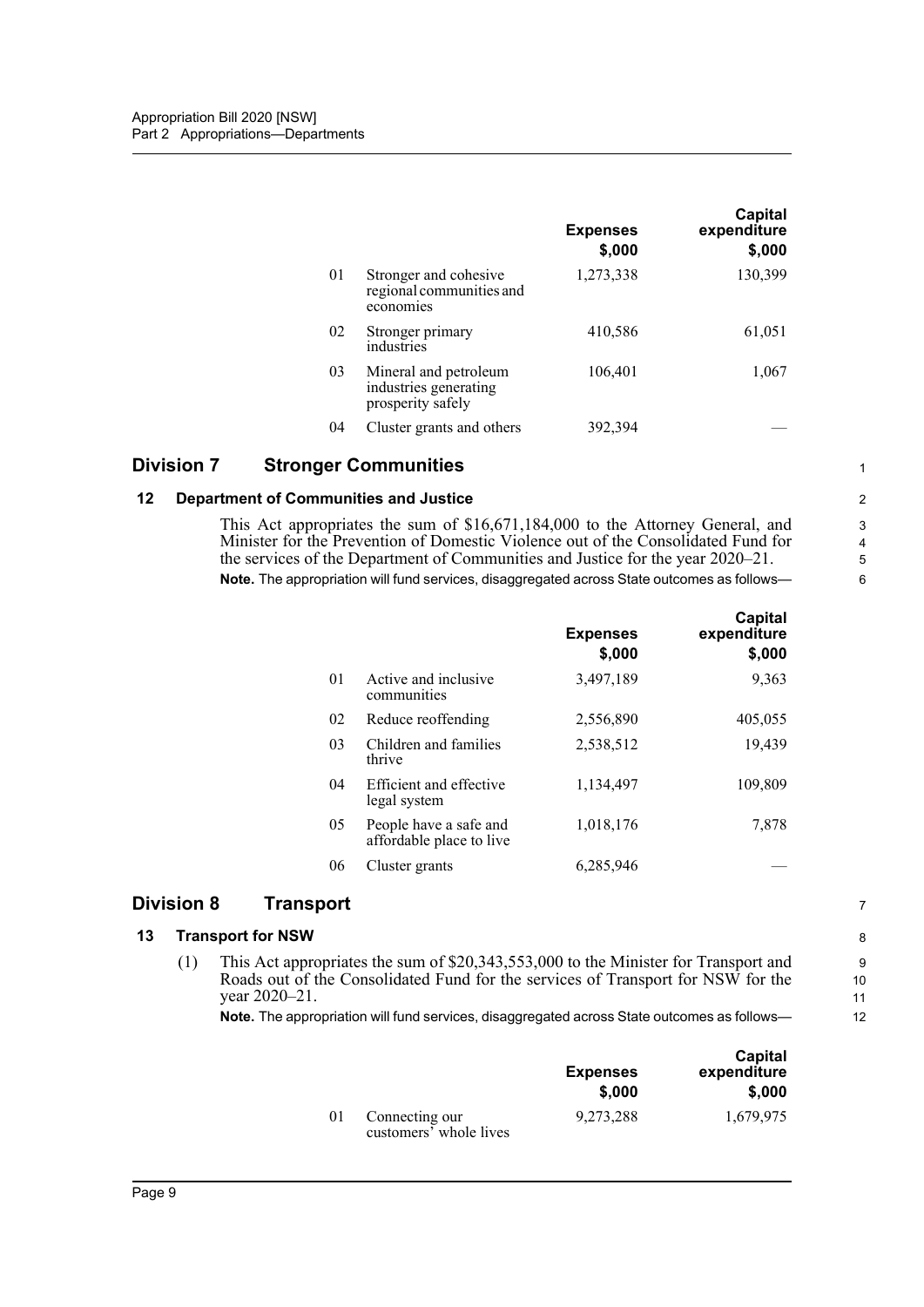|    |                                                                                   | <b>Expenses</b><br>\$,000 | Capital<br>expenditure<br>\$,000 |
|----|-----------------------------------------------------------------------------------|---------------------------|----------------------------------|
| 02 | Sustainable transport<br>systems and solutions<br>supporting economic<br>activity | 459,571                   | 6,295,084                        |
| 03 | Successful places for<br>communities                                              | 1,067,085                 | 86,420                           |
| 04 | Cluster grants and others                                                         | 10,811,648                |                                  |

(2) A reference in this section to Transport for NSW includes a reference to the Department of Transport.

#### <span id="page-12-0"></span>**Division 9 Treasury**

#### <span id="page-12-1"></span>**14 The Treasury**

This Act appropriates the sum of \$1,855,379,000 to the Treasurer out of the Consolidated Fund for the services of The Treasury for the year 2020–21. **Note.** The appropriation will fund services, disaggregated across State outcomes as follows—

|    |                                                                         | <b>Expenses</b><br>\$,000 | <b>Capital</b><br>expenditure<br>\$,000 |
|----|-------------------------------------------------------------------------|---------------------------|-----------------------------------------|
| 01 | A strong resilient and<br>diverse economy                               | 1,252,809                 | 21,465                                  |
| 02 | A sustainable fiscal<br>environment enabling<br>delivery of outcomes    | 240,178                   | 6,215                                   |
| 03 | Stewardship of the public<br>sector performance and<br>financial system | 56,622                    | 1,861                                   |
| 04 | Cluster grants                                                          | 215,394                   |                                         |

#### <span id="page-12-2"></span>**15 Crown Finance Entity**

This Act appropriates the sum of \$13,070,885,000 to the Treasurer out of the Consolidated Fund for the services of the Crown Finance Entity for the year 2020–21.

**Note.** The appropriation will fund services for the following State outcome—

|         |                                                                      | <b>Expenses</b><br>\$,000 | Capital<br>expenditure<br>\$,000 |
|---------|----------------------------------------------------------------------|---------------------------|----------------------------------|
| $_{01}$ | A sustainable fiscal<br>environment enabling<br>delivery of outcomes | 9.719.987                 |                                  |

1 2

3



10

11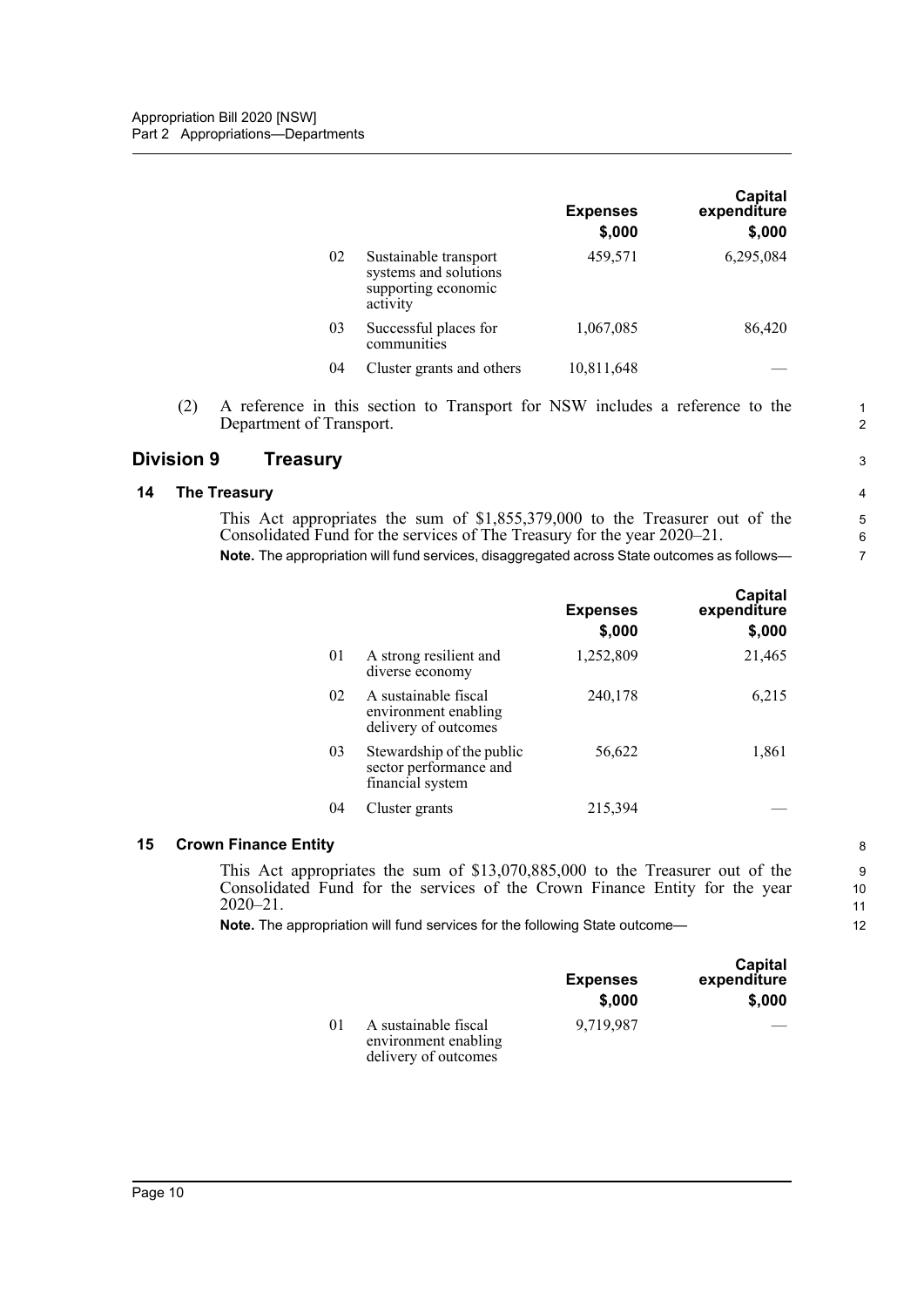<span id="page-13-3"></span><span id="page-13-2"></span><span id="page-13-1"></span><span id="page-13-0"></span>

| 16 | <b>Appropriation to Treasurer for NSW Generations Fund</b>                                                                                                                                                                                                                                                                                                                             | $\mathbf{1}$                     |
|----|----------------------------------------------------------------------------------------------------------------------------------------------------------------------------------------------------------------------------------------------------------------------------------------------------------------------------------------------------------------------------------------|----------------------------------|
|    | This Act appropriates the sum of $$2,017,094,000$ to the Treasurer out of the<br>Consolidated Fund for payment into the NSW Generations (Debt Retirement) Fund<br>established under the NSW Generations Funds Act 2018.                                                                                                                                                                | 2<br>3<br>$\overline{4}$         |
| 17 | Appropriation to Treasurer for Snowy Hydro Legacy Fund                                                                                                                                                                                                                                                                                                                                 | 5                                |
|    | This Act appropriates the sum of $\text{\$2,000,000,000}$ to the Treasurer out of the<br>Consolidated Fund for payment into the Snowy Hydro Legacy Fund established<br>under the Snowy Hydro Legacy Fund Act 2018.                                                                                                                                                                     | 6<br>$\overline{7}$<br>8         |
| 18 | <b>Appropriation to Treasurer for State contingencies</b>                                                                                                                                                                                                                                                                                                                              | 9                                |
|    | This Act appropriates the sum of \$120,000,000 to the Treasurer out of the<br>Consolidated Fund for State contingencies for the year 2020–21.                                                                                                                                                                                                                                          | 10<br>11                         |
| 19 | Special appropriation to Treasurer for COVID-19 related expenses and inflation                                                                                                                                                                                                                                                                                                         | 12                               |
|    | This Act appropriates the sum of $$1,469,181,000$ to the Treasurer out of the<br>Consolidated Fund for the following expenditure that is not otherwise covered by an<br>appropriation under this Act or the <i>Appropriation (Parliament) Act 2020</i> for the year<br>$2020 - 21$<br>expenditure related to the COVID-19 pandemic,<br>(a)<br>expenditure related to inflation.<br>(b) | 13<br>14<br>15<br>16<br>17<br>18 |
|    |                                                                                                                                                                                                                                                                                                                                                                                        |                                  |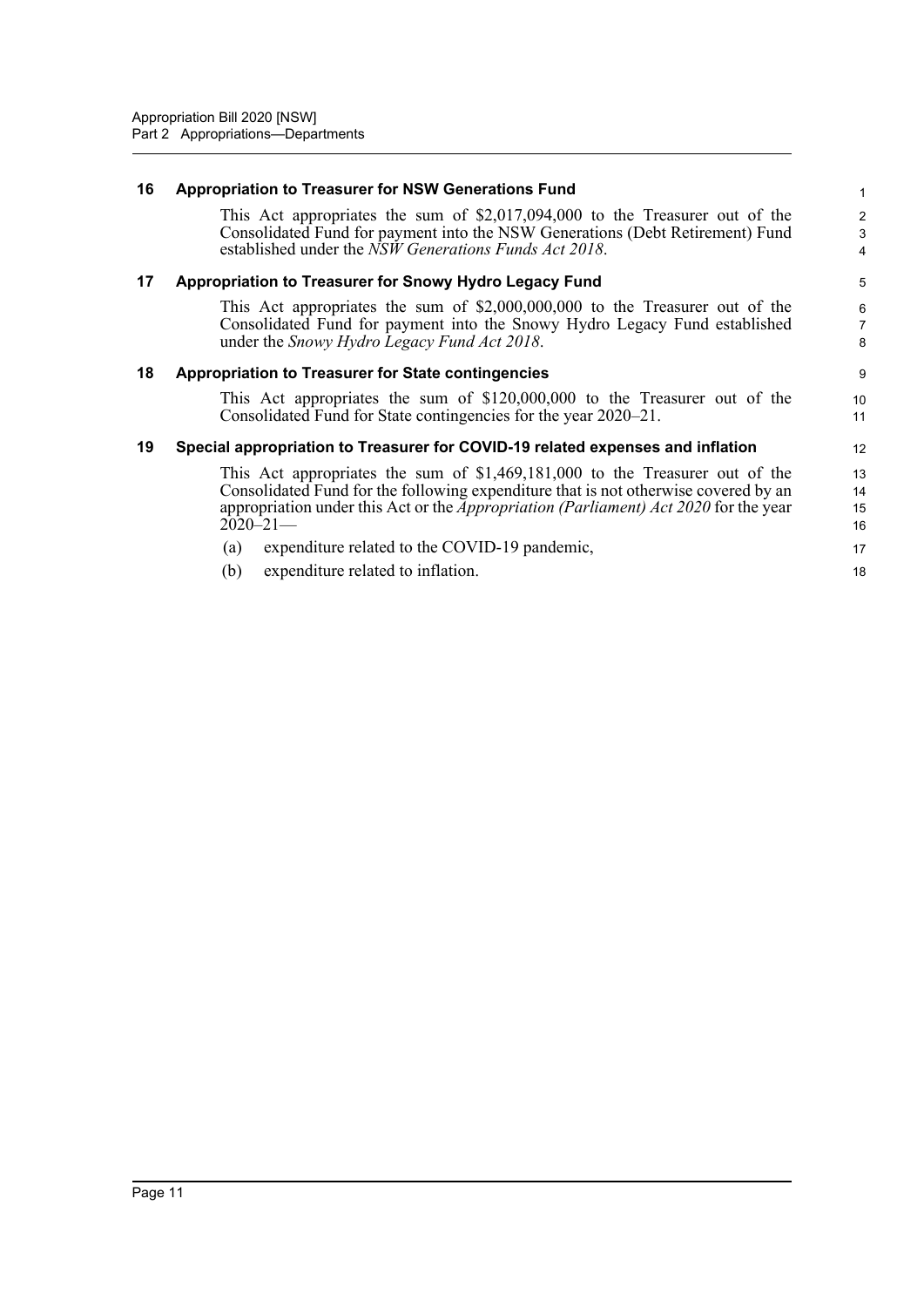## <span id="page-14-0"></span>**Part 3 Additional appropriation for health related services**

#### <span id="page-14-1"></span>**20 Special appropriation to Minister for Health and Medical Research—additional revenue from gaming machine taxes**

(1) This Act appropriates the sum of \$443,832,137 to the Minister for Health and Medical Research out of the Consolidated Fund for the services of the Ministry of Health for the year 2020–21.

1

(2) The sum appropriated is in addition to any other sum appropriated by this Act.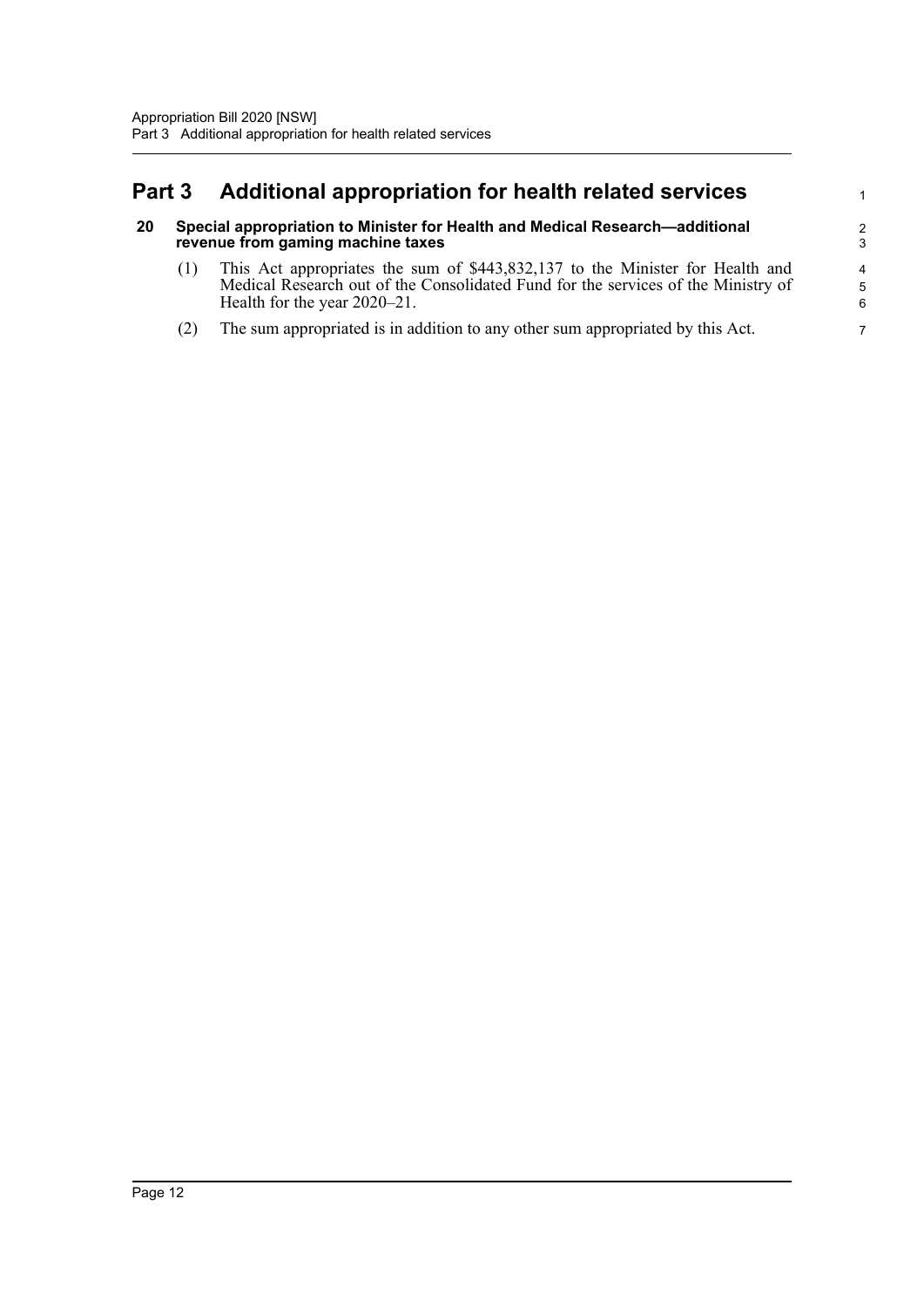## <span id="page-15-0"></span>**Part 4 Appropriations—Special Offices**

**Note.** The total amount appropriated out of the Consolidated Fund for services for the year 2020–21 in accordance with this Part is \$497,588,000.

#### <span id="page-15-1"></span>**21 Independent Pricing and Regulatory Tribunal**

This Act appropriates the sum of \$28,474,000 to the Minister for Customer Service out of the Consolidated Fund for the services of the Independent Pricing and Regulatory Tribunal for the year 2020–21.

**Note.** The appropriation will fund services for the following State outcome—

|                |                                       | <b>Expenses</b><br>\$,000 | Capital<br>expenditure<br>\$,000 |
|----------------|---------------------------------------|---------------------------|----------------------------------|
| 0 <sup>1</sup> | Fair, secure and efficient<br>markets | 31,023                    | 180                              |

#### <span id="page-15-2"></span>**22 Judicial Commission of New South Wales**

This Act appropriates the sum of \$5,260,000 to the Attorney General, and Minister for the Prevention of Domestic Violence out of the Consolidated Fund for the services of the Judicial Commission of New South Wales for the year 2020–21. **Note.** The appropriation will fund services for the following State outcome-

|          |                                         | <b>Expenses</b><br>\$,000 | Capital<br>expenditure<br>\$,000 |
|----------|-----------------------------------------|---------------------------|----------------------------------|
| $\Omega$ | Efficient and effective<br>legal system | 6.663                     | 150                              |

#### <span id="page-15-3"></span>**23 Office of the Children's Guardian**

This Act appropriates the sum of \$26,109,000 to the Minister for Families, Communities and Disability Services out of the Consolidated Fund for the services of the Office of the Children's Guardian for the year 2020–21.

**Note.** The appropriation will fund services for the following State outcome—

|    |                                 | <b>Expenses</b><br>\$,000 | Capital<br>expenditure<br>\$,000 |
|----|---------------------------------|---------------------------|----------------------------------|
| 01 | Children and families<br>thrive | 56,129                    | 2.429                            |

#### <span id="page-15-4"></span>**24 Office of the Director of Public Prosecutions**

This Act appropriates the sum of \$162,215,000 to the Attorney General, and Minister for the Prevention of Domestic Violence out of the Consolidated Fund for the services of the Office of the Director of Public Prosecutions for the year 2020–21. **Note.** The appropriation will fund services for the following State outcome— 20 21 22 23

19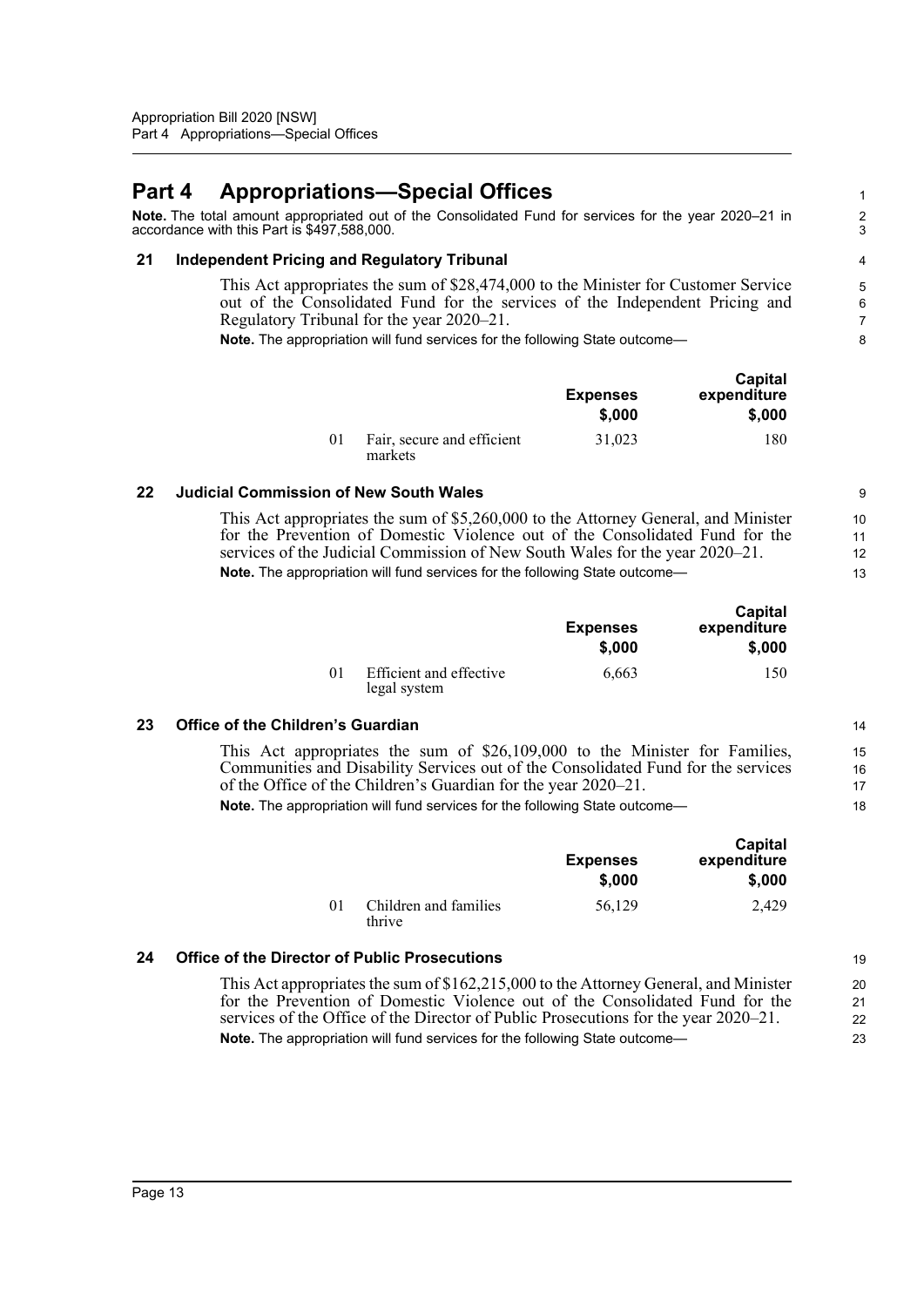|    |                                         | <b>Expenses</b><br>\$.000 | Capital<br>expenditure<br>\$.000 |
|----|-----------------------------------------|---------------------------|----------------------------------|
| 01 | Efficient and effective<br>legal system | 174,023                   | 12.257                           |

16

#### <span id="page-16-0"></span>**25 Independent Commission Against Corruption**

This Act appropriates the sum of \$30,814,000 to the Premier out of the Consolidated Fund for the services of the Independent Commission Against Corruption for the year 2020–21.

**Note.** The appropriation will fund services for the following State outcome—

|                                           | <b>Expenses</b><br>\$,000 | Capital<br>expenditure<br>\$,000 |
|-------------------------------------------|---------------------------|----------------------------------|
| Accountable and<br>responsible government | 30,879                    | 1.370                            |

#### <span id="page-16-1"></span>**26 Law Enforcement Conduct Commission**

This Act appropriates the sum of \$22,736,000 to the Premier out of the Consolidated Fund for the services of the Law Enforcement Conduct Commission for the year 2020–21.

**Note.** The appropriation will fund services for the following State outcome—

|          |                                           | <b>Expenses</b><br>\$.000 | Capital<br>expenditure<br>\$,000 |
|----------|-------------------------------------------|---------------------------|----------------------------------|
| $\Omega$ | Accountable and<br>responsible government | 23,602                    | 1,200                            |

#### <span id="page-16-2"></span>**27 New South Wales Electoral Commission**

This Act appropriates the sum of \$161,916,000 to the Premier out of the Consolidated Fund for the services of the New South Wales Electoral Commission for the year 2020–21.

**Note.** The appropriation will fund services for the following State outcome—

|    |                                           | <b>Expenses</b><br>\$,000 | Capital<br>expenditure<br>\$,000 |
|----|-------------------------------------------|---------------------------|----------------------------------|
| 01 | Accountable and<br>responsible government | 156,861                   | 11,364                           |

#### <span id="page-16-3"></span>**28 Ombudsman's Office**

This Act appropriates the sum of \$26,457,000 to the Premier out of the Consolidated Fund for the services of the Ombudsman's Office for the year 2020–21. **Note.** The appropriation will fund services for the following State outcome— 17 18 19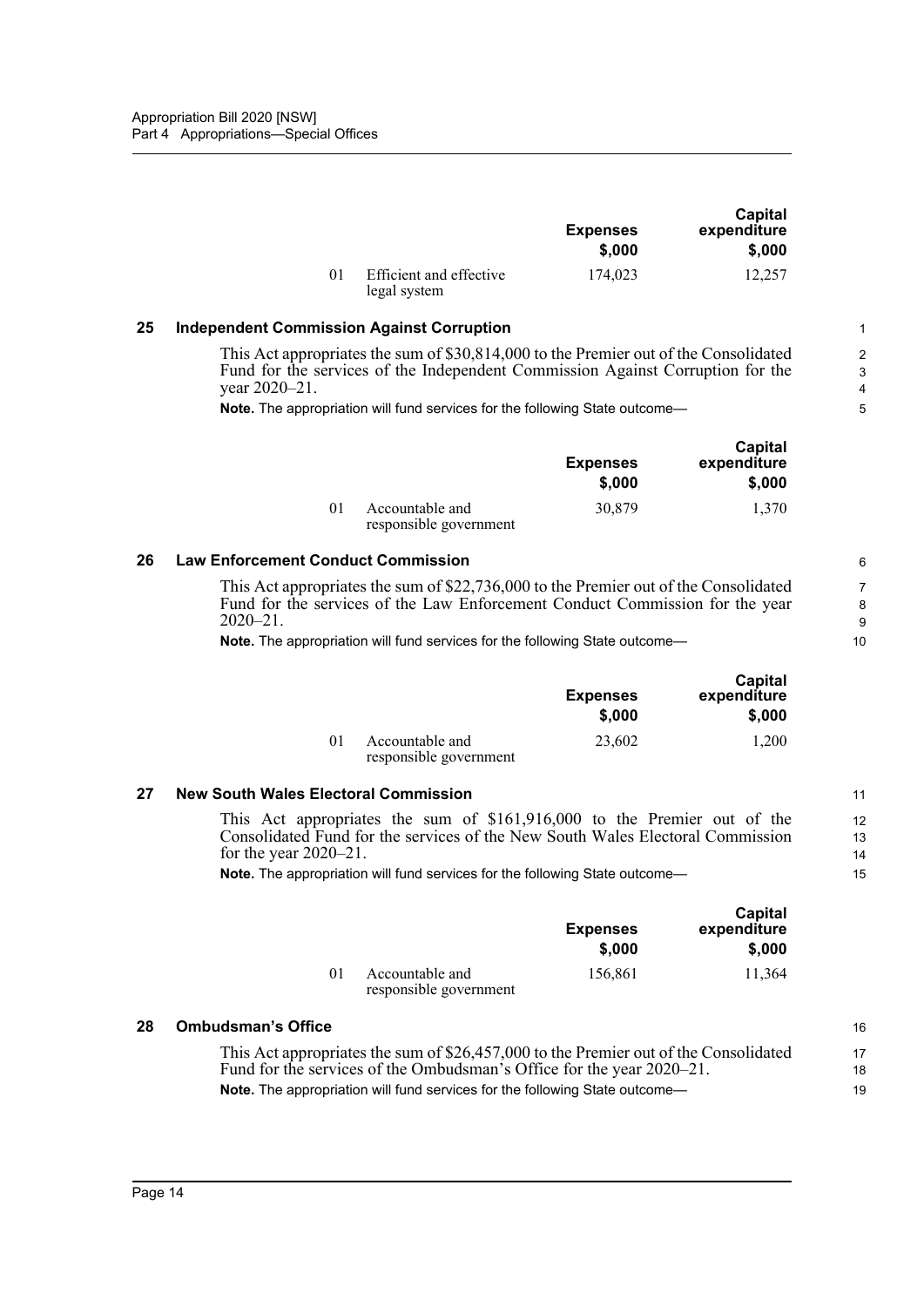|                                           | <b>Expenses</b><br>\$,000 | Capital<br>expenditure<br>\$,000 |
|-------------------------------------------|---------------------------|----------------------------------|
| Accountable and<br>responsible government | 27,709                    | 1.315                            |

#### <span id="page-17-0"></span>**29 Public Service Commission**

This Act appropriates the sum of \$33,607,000 to the Premier out of the Consolidated Fund for the services of the Public Service Commission for the year 2020–21. **Note.** The appropriation will fund services for the following State outcome—

|         |                                           | <b>Expenses</b><br>\$,000 | Capital<br>expenditure<br>\$,000 |
|---------|-------------------------------------------|---------------------------|----------------------------------|
| $_{01}$ | Accountable and<br>responsible government | 41.619                    | 278                              |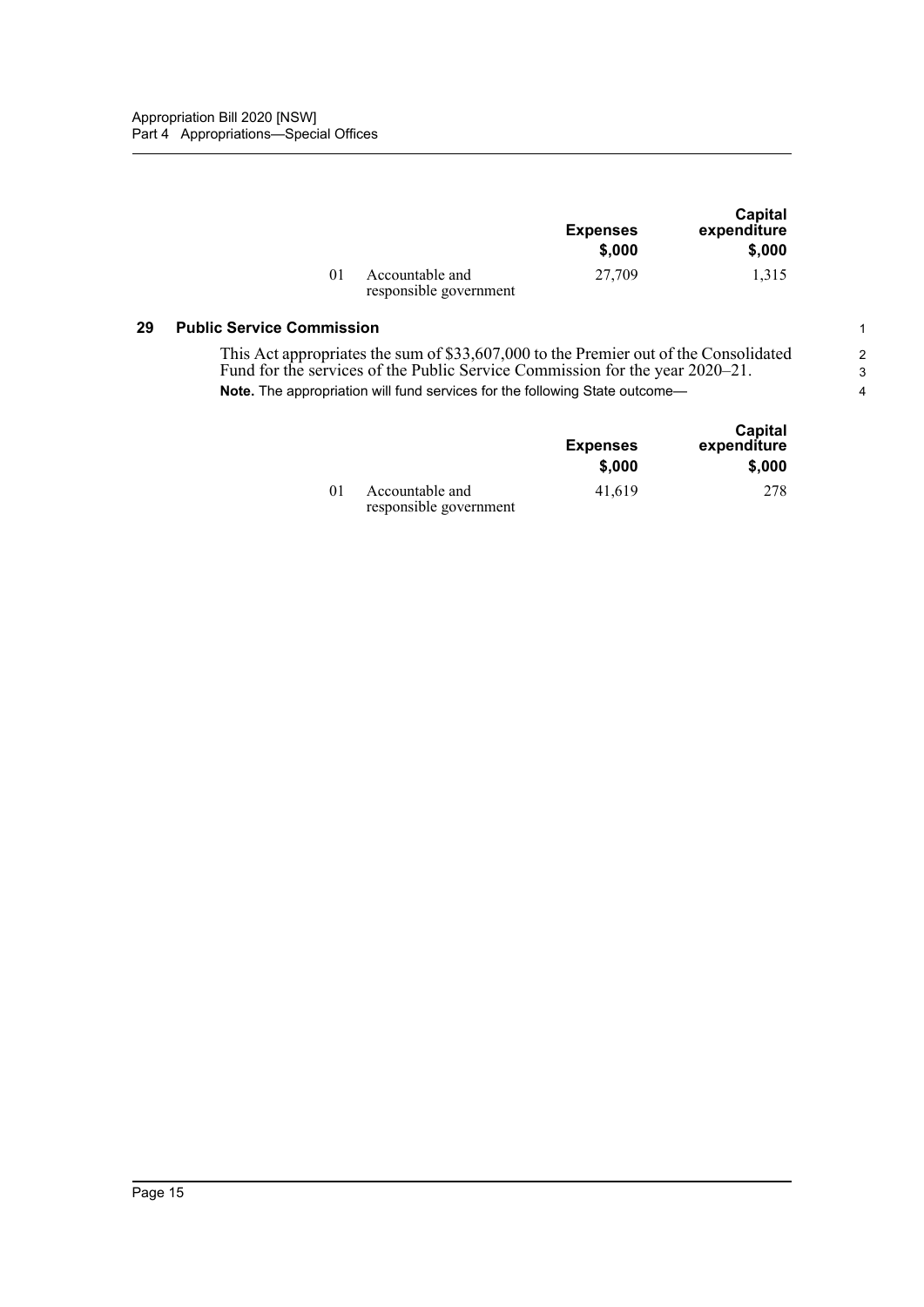## <span id="page-18-0"></span>**Part 5 Commonwealth transfer payments**

#### <span id="page-18-1"></span>**30 Appropriation for Commonwealth transfer payments**

(1) This Act appropriates the sum of \$4,311,000,000 to the Treasurer out of the Consolidated Fund, for Commonwealth transfer payments to non-government schools and local government for services for the year 2020–21.

1

- (2) The sum appropriated is in addition to any other sum appropriated by this Act.
- (3) The sum appropriated is subject to section 4.11 of the *Government Sector Finance Act 2018*.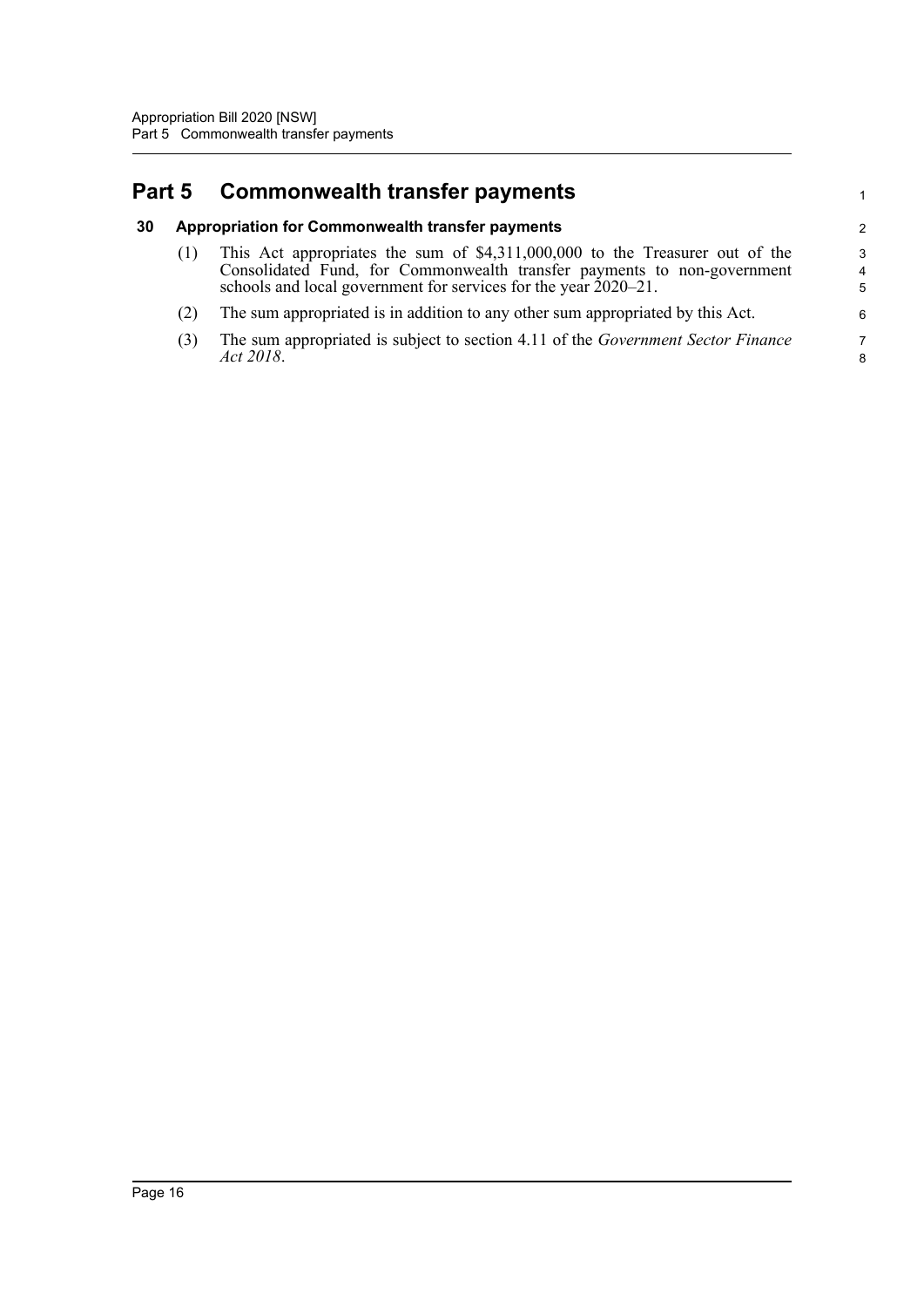<span id="page-19-0"></span>

|  | Part 6 Variations to authorised payments |  |
|--|------------------------------------------|--|
|  |                                          |  |

<span id="page-19-4"></span><span id="page-19-3"></span><span id="page-19-2"></span><span id="page-19-1"></span>

| 31 |     |     | Payments not to be in excess of sums specified                                                                                                                                                                                      | $\boldsymbol{2}$                                     |
|----|-----|-----|-------------------------------------------------------------------------------------------------------------------------------------------------------------------------------------------------------------------------------------|------------------------------------------------------|
|    | (1) |     | Payment of a sum must not be made from the Consolidated Fund for a purpose for<br>the year $2020-21$ if the sum is more than the sum appropriated for the purpose by this                                                           | $\ensuremath{\mathsf{3}}$<br>$\overline{\mathbf{4}}$ |
|    |     |     | Act or the <i>Appropriation (Parliament) Act 2020</i> .                                                                                                                                                                             | 5                                                    |
|    | (2) |     | Subsection (1) does not limit a payment authorised by—                                                                                                                                                                              | 6                                                    |
|    |     | (a) | this Part, or                                                                                                                                                                                                                       | $\overline{7}$                                       |
|    |     | (b) | Part 4 of the Government Sector Finance Act 2018.                                                                                                                                                                                   | 8                                                    |
| 32 |     |     | Variations—exigencies of government and appropriations insufficient for purpose                                                                                                                                                     | 9                                                    |
|    | (1) |     | The Treasurer may authorise the payment of a sum appropriated by this Act for a<br>purpose that is more than the sum specified for the purpose if—                                                                                  | 10<br>11                                             |
|    |     | (a) | the Treasurer is of the opinion that the exigencies of government require the<br>payment, and                                                                                                                                       | 12<br>13                                             |
|    |     | (b) | an equivalent sum is not paid out for another purpose, whether the other<br>purpose is specified in relation to the same or a different Minister.                                                                                   | 14<br>15                                             |
|    | (2) |     | The Treasurer may authorise the payment of a sum appropriated by this Act for a<br>purpose that is more than the sum specified for the purpose if—                                                                                  | 16<br>17                                             |
|    |     | (a) | the Treasurer is of the opinion that the sum appropriated for the purpose is<br>insufficient to enable the purpose to be effectively and efficiently carried out,<br>and                                                            | 18<br>19<br>20                                       |
|    |     | (b) | an equivalent sum is identified as surplus to another purpose by the Minister<br>in relation to whom the other purpose is specified, whether the other purpose<br>is specified in relation to the same or a different Minister, and | 21<br>22<br>23                                       |
|    |     | (c) | the equivalent sum is not paid out for the other purpose.                                                                                                                                                                           | 24                                                   |
|    | (3) |     | The Treasurer must not, under this section, authorise the payment of a sum<br>appropriated under a Part of this Act to be paid out for a purpose other than a purpose<br>specified in that Part.                                    | 25<br>26<br>27                                       |
| 33 |     |     | <b>Variations-State contingencies</b>                                                                                                                                                                                               | 28                                                   |
|    |     |     | The Treasurer may authorise the payment of a sum appropriated for a purpose by this<br>Act or the <i>Appropriation (Parliament) Act 2020</i> that is more than the sum specified<br>for the purpose if—                             | 29<br>30<br>31                                       |
|    |     | (a) | the Treasurer is of the opinion that the additional sum is reasonably necessary<br>because of a State contingency, and                                                                                                              | 32<br>33                                             |
|    |     | (b) | an equivalent sum is not paid out from the sum appropriated to the Treasurer<br>by section 18.                                                                                                                                      | 34<br>35                                             |
| 34 |     |     | Variations-COVID-19 pandemic and inflation                                                                                                                                                                                          | 36                                                   |
|    | (1) |     | The Treasurer may authorise the payment of a sum appropriated for a purpose by this<br>Act or the <i>Appropriation (Parliament) Act 2020</i> that is more than the sum specified<br>for the purpose if—                             | 37<br>38<br>39                                       |
|    |     | (a) | the Treasurer is of the opinion that the additional sum is reasonably necessary<br>because of expenditure related to the COVID-19 pandemic or inflation, and                                                                        | 40<br>41                                             |
|    |     | (b) | an equivalent sum is not paid out from the sum appropriated to the Treasurer<br>by section 19.                                                                                                                                      | 42<br>43                                             |
|    |     |     |                                                                                                                                                                                                                                     |                                                      |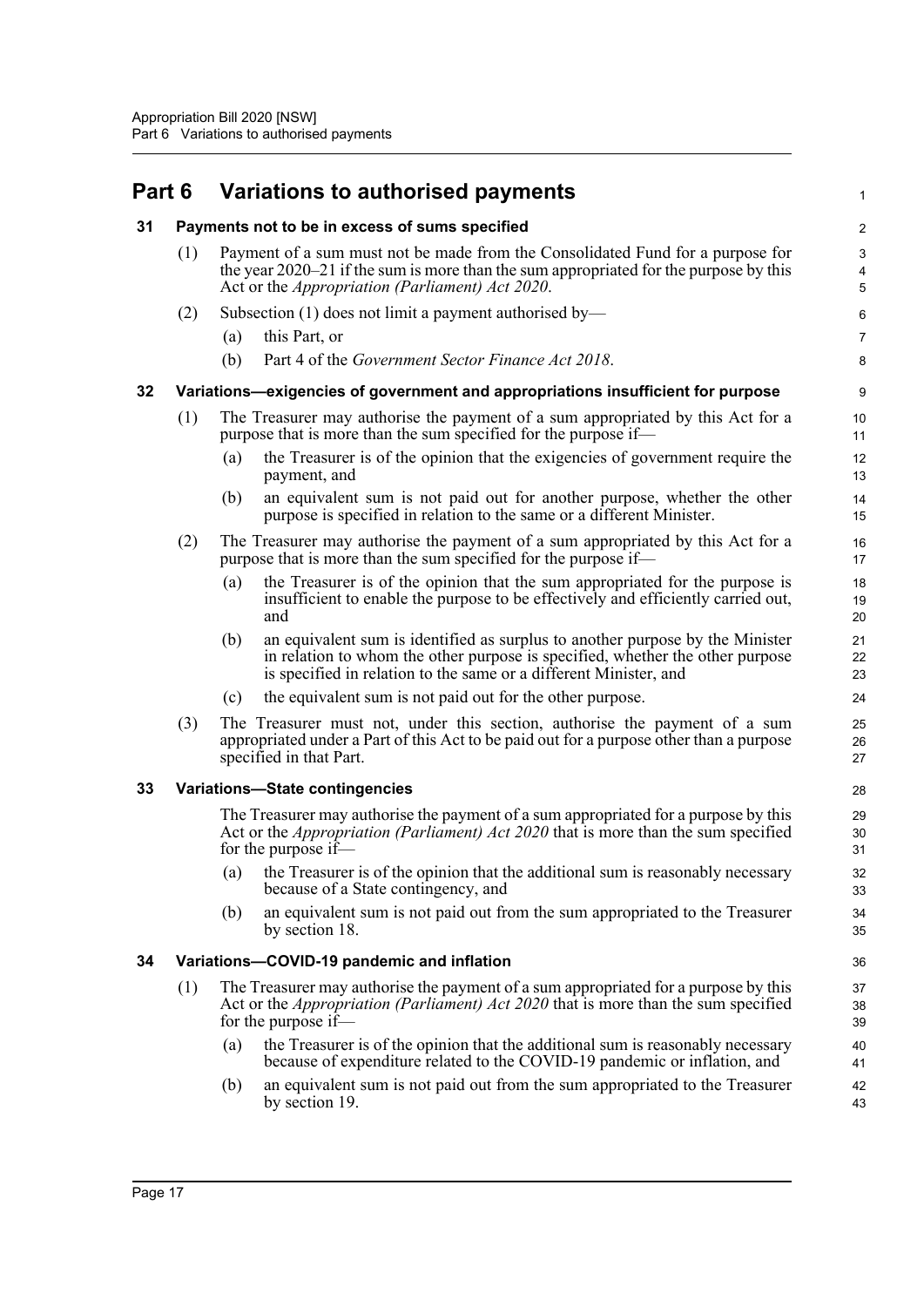<span id="page-20-2"></span><span id="page-20-1"></span><span id="page-20-0"></span>

| 35 |     | Treasurer must not increase fixed salary or wages                                                                                                             |        |
|----|-----|---------------------------------------------------------------------------------------------------------------------------------------------------------------|--------|
|    |     | The Treasurer must not authorise the payment of a sum under this Part that increases<br>salary or wages if the amount of the salary or wages is fixed by law. | 2<br>3 |
| 36 |     | Part does not apply to sums appropriated by another Act                                                                                                       | 4      |
|    |     | This Part does not apply to sums appropriated by another Act except as otherwise<br>provided in this Part.                                                    | 5<br>6 |
| 37 |     | <b>Treasurer is to inform Auditor-General of authorisations</b>                                                                                               | 7      |
|    | (1) | The Treasurer is to inform the Auditor-General of every authorisation given under<br>this Part.                                                               | 8<br>9 |
|    | (2) | An authorisation under this Part may be given before or after the payment is made.                                                                            | 10     |
|    |     |                                                                                                                                                               |        |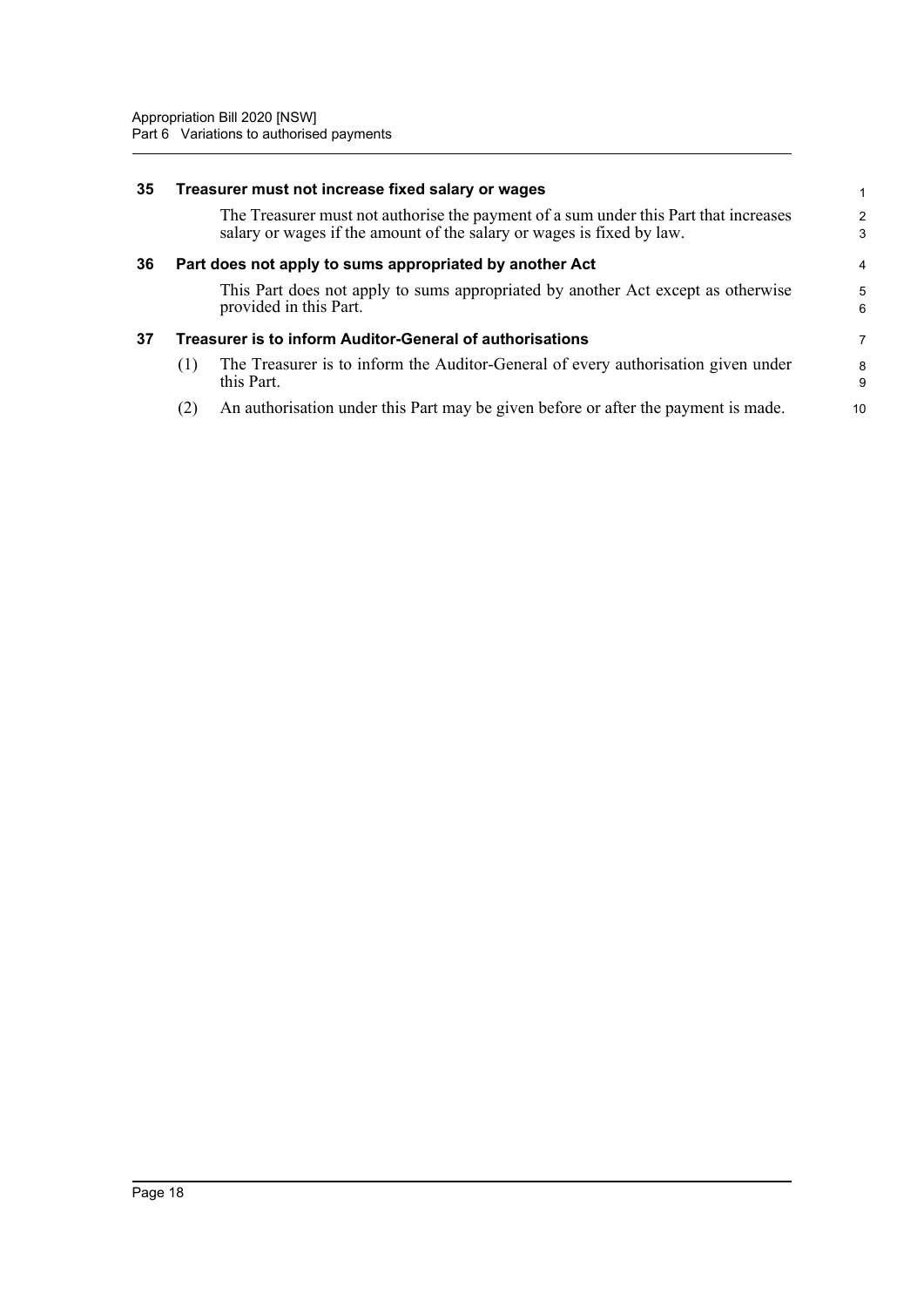<span id="page-21-4"></span><span id="page-21-3"></span><span id="page-21-2"></span><span id="page-21-1"></span><span id="page-21-0"></span>

| Part 7 |     | <b>General</b>                                                                                                                                                                                                  | 1                            |
|--------|-----|-----------------------------------------------------------------------------------------------------------------------------------------------------------------------------------------------------------------|------------------------------|
| 38     |     | Appointment of person to carry out functions of Treasurer under Part 6                                                                                                                                          | $\overline{c}$               |
|        | (1) | The Treasurer may appoint a person to carry out the Treasurer's functions under Part<br>6.                                                                                                                      | 3<br>$\overline{\mathbf{4}}$ |
|        | (2) | The appointment is subject to the conditions, if any, that the Treasurer decides.                                                                                                                               | 5                            |
|        | (3) | The Treasurer may revoke the appointment at any time.                                                                                                                                                           | 6                            |
|        | (4) | A person appointed under this section has, in place of the Treasurer, the Treasurer's<br>function under section 37 of informing the Auditor-General of every authorisation<br>given by the person under Part 6. | $\overline{7}$<br>8<br>9     |
| 39     |     | Appointment of accountable authority to identify surplus                                                                                                                                                        | 10                           |
|        | (1) | A Minister may appoint the accountable authority for a GSF agency for which the<br>Minister is the responsible Minister to carry out the Minister's functions under<br>section $32(2)(b)$ .                     | 11<br>12<br>13               |
|        | (2) | The appointment is subject to the conditions, if any, that the Minister determines.                                                                                                                             | 14                           |
|        | (3) | The Minister may revoke the appointment at any time.                                                                                                                                                            | 15                           |
|        | (4) | In this section-                                                                                                                                                                                                | 16                           |
|        |     | <i>accountable authority</i> , for a GSF agency, has the same meaning as in the<br>Government Sector Finance Act 2018.                                                                                          | 17<br>18                     |
|        |     | GSF agency has the same meaning as in the Government Sector Finance Act 2018.                                                                                                                                   | 19                           |
| 40     |     | <b>Budget related information</b>                                                                                                                                                                               | 20                           |
|        | (1) | Budget related information-                                                                                                                                                                                     | 21                           |
|        |     | does not form part of this Act, and<br>(a)                                                                                                                                                                      | 22                           |
|        |     | does not affect the application of any amount appropriated by this Act.<br>(b)                                                                                                                                  | 23                           |
|        | (2) | In this section-                                                                                                                                                                                                | 24                           |
|        |     | <b>budget related information</b> means-                                                                                                                                                                        | 25                           |
|        |     | notes included in this Act relating to expenses and capital expenditure, and<br>(a)                                                                                                                             | 26                           |
|        |     | Budget Papers of the Government tabled in Parliament in connection with the<br>(b)<br>Bill for this Act.                                                                                                        | 27<br>28                     |
|        |     | <b>this Act</b> includes the <i>Appropriation (Parliament) Act 2020</i> .                                                                                                                                       | 29                           |
| 41     |     | Payments authorised on lapse of appropriation                                                                                                                                                                   | 30                           |
|        |     | An amount is taken to have been expended out of a sum appropriated for a purpose<br>by this Act if the amount—                                                                                                  | 31<br>32                     |
|        |     | was paid for the purpose out of the Consolidated Fund under section 4.10 of<br>(a)<br>the Government Sector Finance Act 2018, and                                                                               | 33<br>34                     |
|        |     | was paid on or after 1 July 2020 and before the date of assent to this Act.<br>(b)                                                                                                                              | 35                           |
|        |     |                                                                                                                                                                                                                 |                              |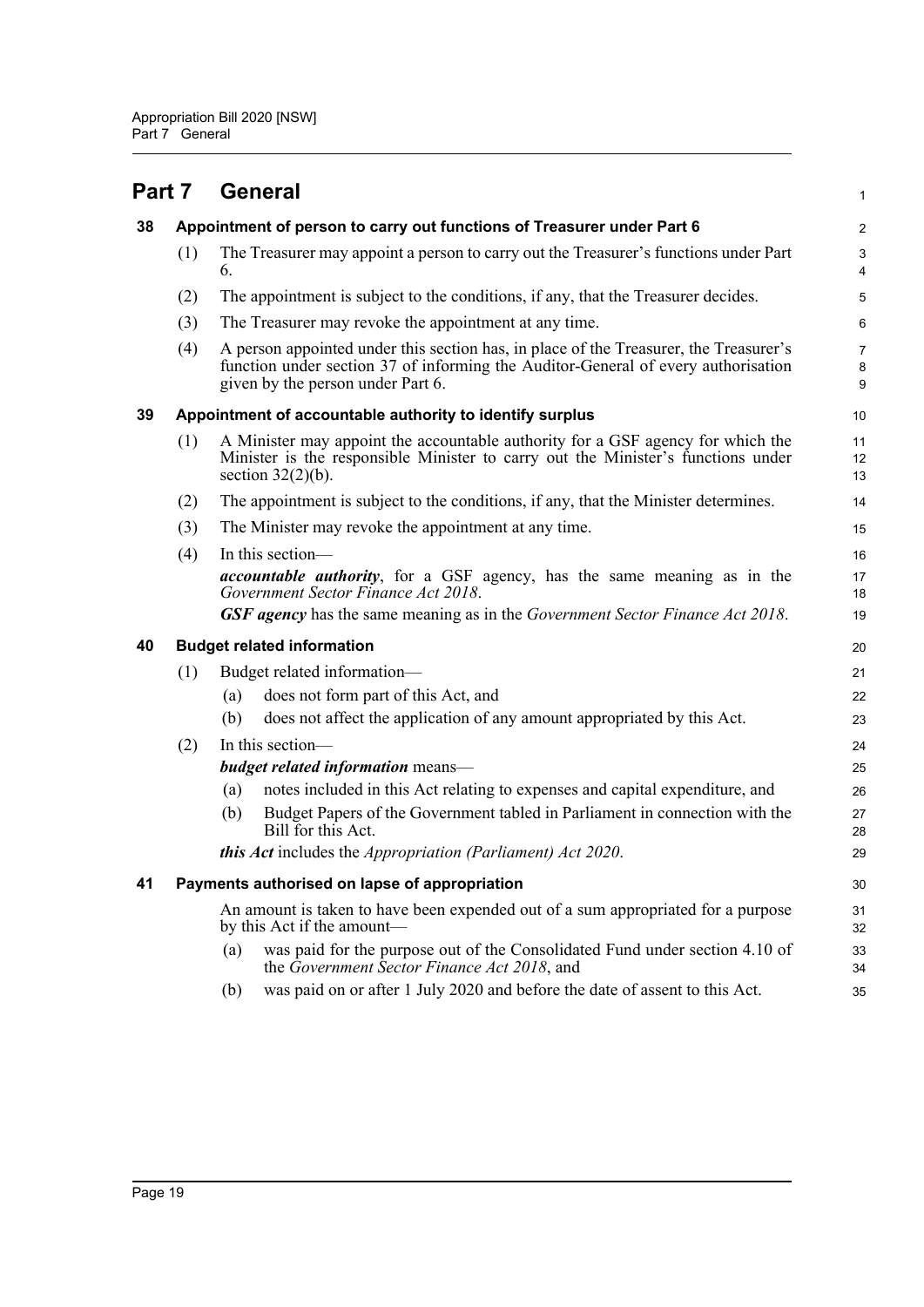## <span id="page-22-1"></span><span id="page-22-0"></span>**Part 8 Budget variations for the year 2019–20**

<span id="page-22-2"></span>

| 42 | <b>Act 2018</b> | Payments made during 2019-20 under section 4.13 of Government Sector Finance                                                                                                 | $\overline{c}$<br>3 |
|----|-----------------|------------------------------------------------------------------------------------------------------------------------------------------------------------------------------|---------------------|
|    | (1)             | This Act appropriates the sum of \$5,235,633,000 out of the Consolidated Fund for<br>the exigencies of Government during the year $2019-20$ —                                | 5                   |
|    |                 | being the total of the sums specified in Schedule 1 to provide for the payments<br>(a)<br>specified in relation to those sums, and                                           | 6<br>7              |
|    |                 | made in anticipation of appropriation by Parliament under section 4.13 of the<br>(b)<br>Government Sector Finance Act 2018.                                                  | 8<br>9              |
|    | (2)             | The sum appropriated is in addition to any other sums that may have been<br>appropriated to the Treasurer for the year 2019–20.                                              | 10<br>11            |
| 43 |                 | Operation of budget variations and validation of expenditure                                                                                                                 | 12                  |
|    | (1)             | This Act, to the extent that it appropriates an amount for, and gives effect to, the<br>budget variations for the year $20\overline{19} - 20$ , is to be construed as if it— | 13<br>14            |
|    |                 | formed part of the annual Appropriation Act for the year 2019–20, and<br>(a)                                                                                                 | 15                  |
|    |                 | (b)<br>commenced at the start of that year.                                                                                                                                  | 16                  |
|    | (2)             | The following are validated, despite occurring before the date of assent to this Act—                                                                                        | 17                  |
|    |                 | the payment out of the Consolidated Fund of a sum appropriated under this<br>(a)<br>Part,                                                                                    | 18<br>19            |
|    |                 | the approval of the expenditure of a sum appropriated under this Part,<br>(b)                                                                                                | 20                  |
|    |                 | the expenditure of a sum appropriated under this Part.<br>(c)                                                                                                                | 21                  |
|    | (3)             | This section applies to part of a sum appropriated under this Act in the same way as<br>it applies to the whole of the sum.                                                  | 22<br>23            |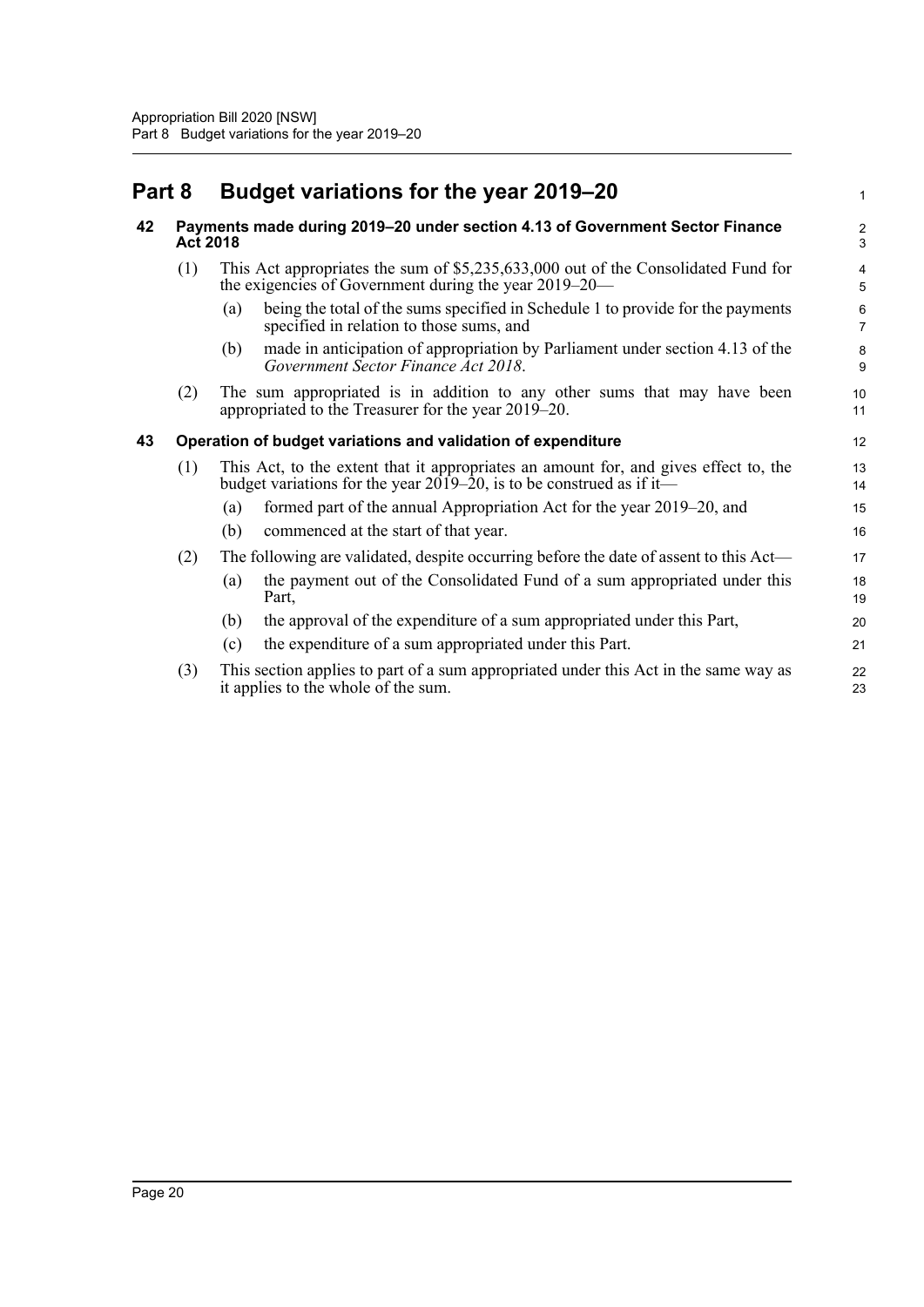<span id="page-23-0"></span>

| <b>Schedule 1</b><br>Payments during 2019-20                                                  |                      |
|-----------------------------------------------------------------------------------------------|----------------------|
|                                                                                               | section 42           |
| Payments made under section 4.13 of the Government Sector<br>Finance Act 2018                 | <b>Amount \$,000</b> |
| Attorney General, and Minister for the Prevention of Domestic Violence                        |                      |
| <b>Department of Communities and Justice</b>                                                  |                      |
| Bushfire response                                                                             | 872,000              |
| COVID-19 response                                                                             | 123,658              |
| <b>Total-Department of Communities and Justice</b>                                            | 995,658              |
| <b>Total-Attorney General, and Minister for the Prevention of Domestic</b><br><b>Violence</b> | 995,658              |
| <b>Minister for Customer Service</b>                                                          |                      |
| <b>Department of Customer Service</b>                                                         |                      |
| COVID-19 response                                                                             | 318,592              |
| <b>Total-Department of Customer Service</b>                                                   | 318,592              |
| <b>Total-Minister for Customer Service</b>                                                    | 318,592              |
| <b>Minister for Education and Early Childhood Learning</b>                                    |                      |
| <b>Department of Education</b>                                                                |                      |
| COVID-19 response                                                                             | 98,400               |
| Bushfire response                                                                             | 5,000                |
| <b>Total-Department of Education</b>                                                          | 103,400              |
| <b>Total-Minister for Education and Early Childhood Learning</b>                              | 103,400              |
| <b>Minister for Health and Medical Research</b>                                               |                      |
| <b>Ministry of Health</b>                                                                     |                      |
| COVID-19 response                                                                             | 859,800              |
| <b>Total-Ministry of Health</b>                                                               | 859,800              |
| <b>Total-Minister for Health and Medical Research</b>                                         | 859,800              |
| <b>Minister for Planning and Public Spaces</b>                                                |                      |
| <b>Department of Planning, Industry and Environment</b>                                       |                      |
| COVID-19 response                                                                             | 180,770              |
| Digital access improvement to planning services across NSW                                    | 2,500                |
| <b>Total-Department of Planning, Industry and Environment</b>                                 | 183,270              |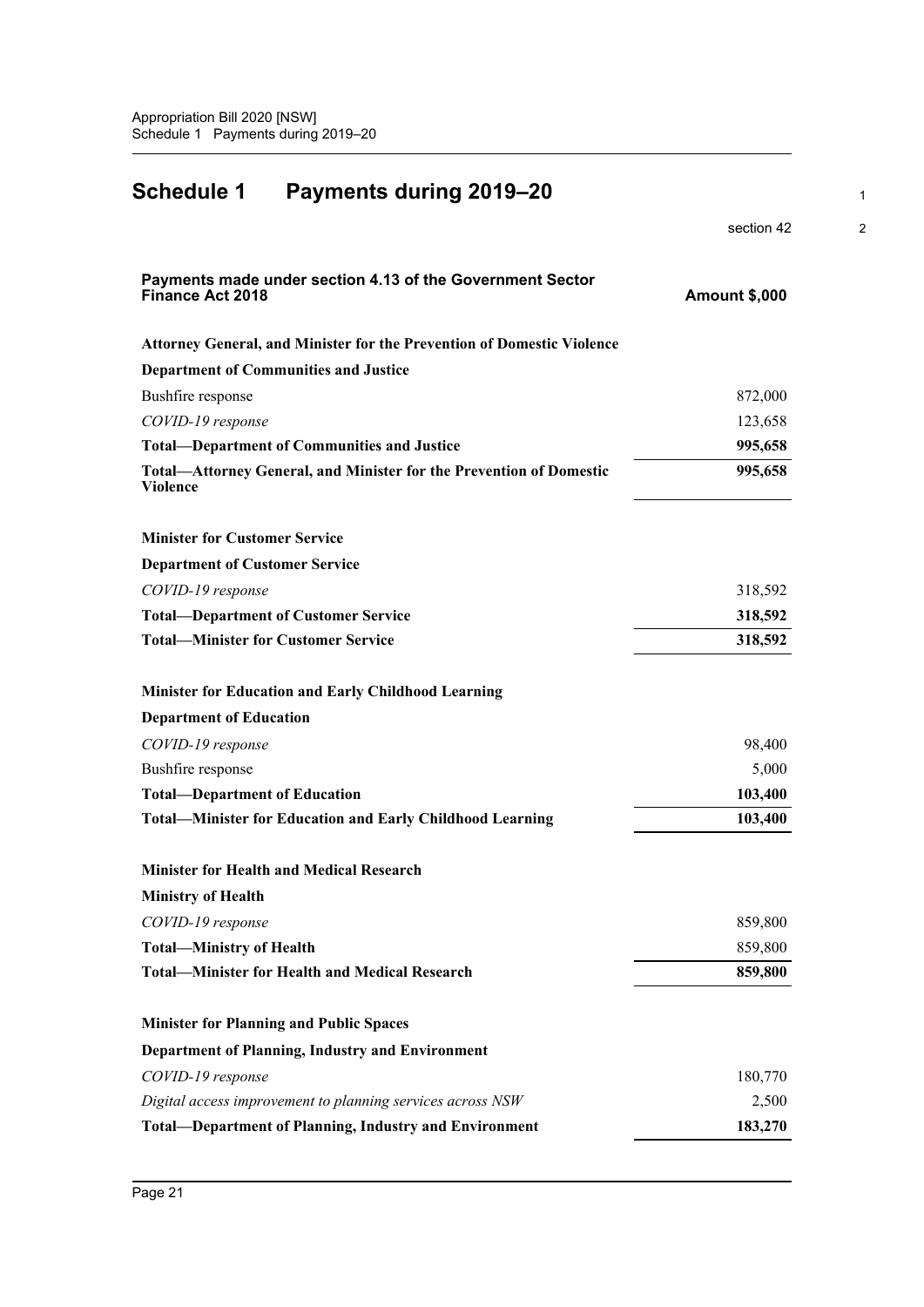| <b>Total-Minister for Planning and Public Spaces</b><br>183,270<br>Deputy Premier, Minister for Regional New South Wales, Industry and<br>Trade<br><b>Regional NSW</b><br>4,700<br>COVID-19 response<br>Bushfire response<br>3,000<br><b>Total-Regional NSW</b><br>7,700<br>7,700<br><b>Total—Deputy Premier, Minister for Regional NSW, Industry and Trade</b><br><b>Minister for Transport and Roads</b><br><b>Transport for NSW</b><br>128,810<br>COVID-19 response<br><b>Total-Transport for NSW</b><br>128,810<br><b>Total-Minister for Transport and Roads</b><br>128,810<br>Premier<br><b>Department of Premier and Cabinet</b><br>Bushfire response<br>349,000<br>4,800<br>COVID-19 response<br><b>Total-Department of Premier and Cabinet</b><br>353,800<br><b>Ombudsman's Office</b><br>303<br>COVID-19 response<br><b>Total-Ombudsman's Office</b><br>303<br><b>Total-Premier</b><br>354,103<br><b>Treasurer</b><br>Appropriation to the Treasurer for State contingencies<br>COVID-19 response<br>1,485,300<br>Total-Appropriation to the Treasurer for State contingencies<br>1,485,300<br><b>Crown Finance Entity</b><br>46,000<br><b>Bushfire</b> response<br>COVID-19 response<br>2,000 | Payments made under section 4.13 of the Government Sector<br><b>Finance Act 2018</b> | <b>Amount \$,000</b> |
|---------------------------------------------------------------------------------------------------------------------------------------------------------------------------------------------------------------------------------------------------------------------------------------------------------------------------------------------------------------------------------------------------------------------------------------------------------------------------------------------------------------------------------------------------------------------------------------------------------------------------------------------------------------------------------------------------------------------------------------------------------------------------------------------------------------------------------------------------------------------------------------------------------------------------------------------------------------------------------------------------------------------------------------------------------------------------------------------------------------------------------------------------------------------------------------------------------|--------------------------------------------------------------------------------------|----------------------|
|                                                                                                                                                                                                                                                                                                                                                                                                                                                                                                                                                                                                                                                                                                                                                                                                                                                                                                                                                                                                                                                                                                                                                                                                         |                                                                                      |                      |
|                                                                                                                                                                                                                                                                                                                                                                                                                                                                                                                                                                                                                                                                                                                                                                                                                                                                                                                                                                                                                                                                                                                                                                                                         |                                                                                      |                      |
|                                                                                                                                                                                                                                                                                                                                                                                                                                                                                                                                                                                                                                                                                                                                                                                                                                                                                                                                                                                                                                                                                                                                                                                                         |                                                                                      |                      |
|                                                                                                                                                                                                                                                                                                                                                                                                                                                                                                                                                                                                                                                                                                                                                                                                                                                                                                                                                                                                                                                                                                                                                                                                         |                                                                                      |                      |
|                                                                                                                                                                                                                                                                                                                                                                                                                                                                                                                                                                                                                                                                                                                                                                                                                                                                                                                                                                                                                                                                                                                                                                                                         |                                                                                      |                      |
|                                                                                                                                                                                                                                                                                                                                                                                                                                                                                                                                                                                                                                                                                                                                                                                                                                                                                                                                                                                                                                                                                                                                                                                                         |                                                                                      |                      |
|                                                                                                                                                                                                                                                                                                                                                                                                                                                                                                                                                                                                                                                                                                                                                                                                                                                                                                                                                                                                                                                                                                                                                                                                         |                                                                                      |                      |
|                                                                                                                                                                                                                                                                                                                                                                                                                                                                                                                                                                                                                                                                                                                                                                                                                                                                                                                                                                                                                                                                                                                                                                                                         |                                                                                      |                      |
|                                                                                                                                                                                                                                                                                                                                                                                                                                                                                                                                                                                                                                                                                                                                                                                                                                                                                                                                                                                                                                                                                                                                                                                                         |                                                                                      |                      |
|                                                                                                                                                                                                                                                                                                                                                                                                                                                                                                                                                                                                                                                                                                                                                                                                                                                                                                                                                                                                                                                                                                                                                                                                         |                                                                                      |                      |
|                                                                                                                                                                                                                                                                                                                                                                                                                                                                                                                                                                                                                                                                                                                                                                                                                                                                                                                                                                                                                                                                                                                                                                                                         |                                                                                      |                      |
|                                                                                                                                                                                                                                                                                                                                                                                                                                                                                                                                                                                                                                                                                                                                                                                                                                                                                                                                                                                                                                                                                                                                                                                                         |                                                                                      |                      |
|                                                                                                                                                                                                                                                                                                                                                                                                                                                                                                                                                                                                                                                                                                                                                                                                                                                                                                                                                                                                                                                                                                                                                                                                         |                                                                                      |                      |
|                                                                                                                                                                                                                                                                                                                                                                                                                                                                                                                                                                                                                                                                                                                                                                                                                                                                                                                                                                                                                                                                                                                                                                                                         |                                                                                      |                      |
|                                                                                                                                                                                                                                                                                                                                                                                                                                                                                                                                                                                                                                                                                                                                                                                                                                                                                                                                                                                                                                                                                                                                                                                                         |                                                                                      |                      |
|                                                                                                                                                                                                                                                                                                                                                                                                                                                                                                                                                                                                                                                                                                                                                                                                                                                                                                                                                                                                                                                                                                                                                                                                         |                                                                                      |                      |
|                                                                                                                                                                                                                                                                                                                                                                                                                                                                                                                                                                                                                                                                                                                                                                                                                                                                                                                                                                                                                                                                                                                                                                                                         |                                                                                      |                      |
|                                                                                                                                                                                                                                                                                                                                                                                                                                                                                                                                                                                                                                                                                                                                                                                                                                                                                                                                                                                                                                                                                                                                                                                                         |                                                                                      |                      |
|                                                                                                                                                                                                                                                                                                                                                                                                                                                                                                                                                                                                                                                                                                                                                                                                                                                                                                                                                                                                                                                                                                                                                                                                         |                                                                                      |                      |
|                                                                                                                                                                                                                                                                                                                                                                                                                                                                                                                                                                                                                                                                                                                                                                                                                                                                                                                                                                                                                                                                                                                                                                                                         |                                                                                      |                      |
|                                                                                                                                                                                                                                                                                                                                                                                                                                                                                                                                                                                                                                                                                                                                                                                                                                                                                                                                                                                                                                                                                                                                                                                                         |                                                                                      |                      |
|                                                                                                                                                                                                                                                                                                                                                                                                                                                                                                                                                                                                                                                                                                                                                                                                                                                                                                                                                                                                                                                                                                                                                                                                         |                                                                                      |                      |
|                                                                                                                                                                                                                                                                                                                                                                                                                                                                                                                                                                                                                                                                                                                                                                                                                                                                                                                                                                                                                                                                                                                                                                                                         |                                                                                      |                      |
|                                                                                                                                                                                                                                                                                                                                                                                                                                                                                                                                                                                                                                                                                                                                                                                                                                                                                                                                                                                                                                                                                                                                                                                                         |                                                                                      |                      |
|                                                                                                                                                                                                                                                                                                                                                                                                                                                                                                                                                                                                                                                                                                                                                                                                                                                                                                                                                                                                                                                                                                                                                                                                         |                                                                                      |                      |
|                                                                                                                                                                                                                                                                                                                                                                                                                                                                                                                                                                                                                                                                                                                                                                                                                                                                                                                                                                                                                                                                                                                                                                                                         |                                                                                      |                      |
|                                                                                                                                                                                                                                                                                                                                                                                                                                                                                                                                                                                                                                                                                                                                                                                                                                                                                                                                                                                                                                                                                                                                                                                                         |                                                                                      |                      |
|                                                                                                                                                                                                                                                                                                                                                                                                                                                                                                                                                                                                                                                                                                                                                                                                                                                                                                                                                                                                                                                                                                                                                                                                         |                                                                                      |                      |